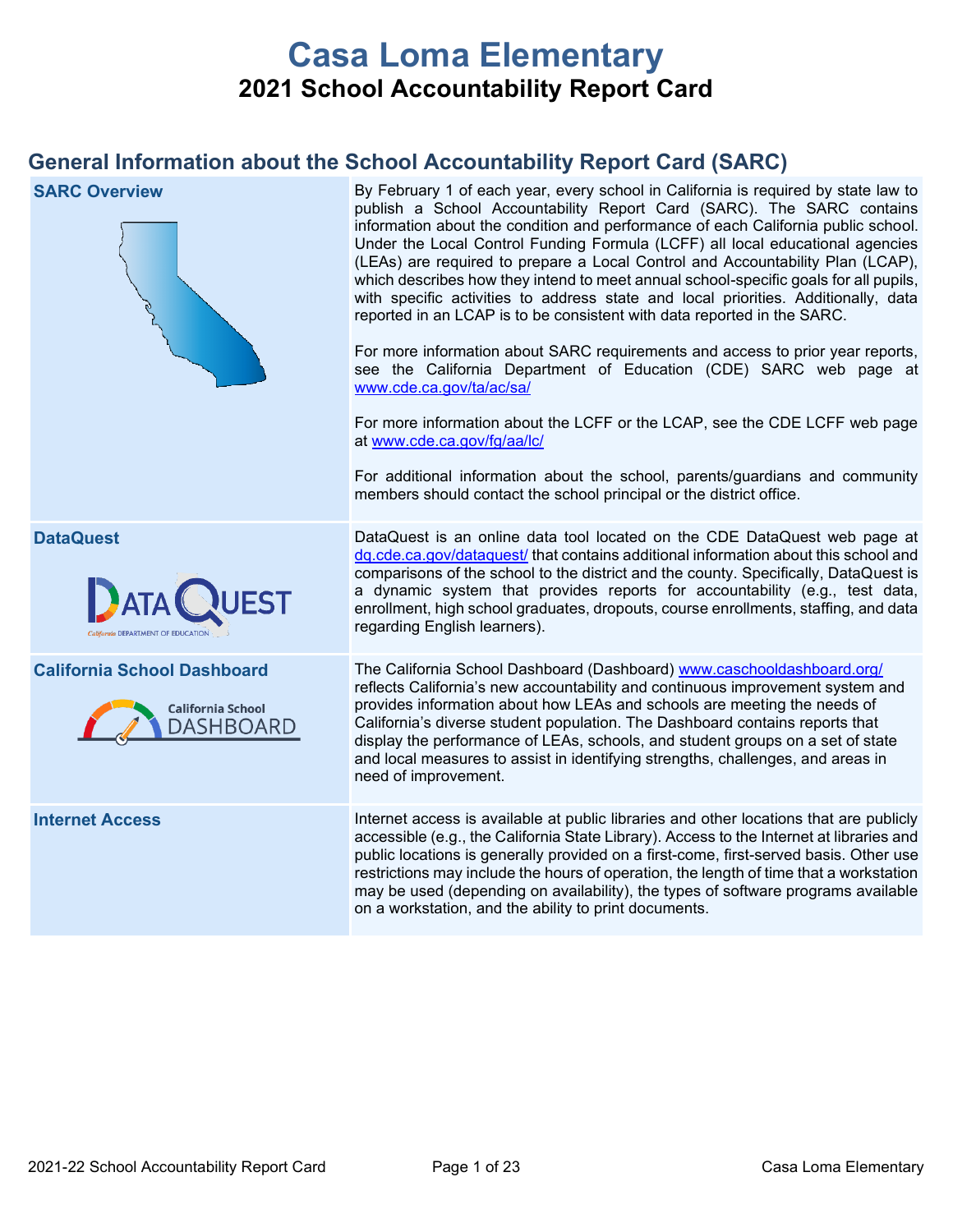## **2021-22 School Contact Information**

| <b>School Name</b>                                 | Casa Loma Elementary     |  |  |
|----------------------------------------------------|--------------------------|--|--|
| <b>Street</b>                                      | 525 East Casa Loma Drive |  |  |
| City, State, Zip                                   | Bakersfield, CA 93307    |  |  |
| <b>Phone Number</b>                                | 661-631-5200             |  |  |
| <b>Principal</b>                                   | Lemuel Kwon              |  |  |
| <b>Email Address</b>                               | kwonl@bcsd.com           |  |  |
| <b>School Website</b>                              | www.bcsd.com/casaloma    |  |  |
| County-District-School (CDS) Code 15-63321-6008866 |                          |  |  |

| 2021-22 District Contact Information |                                         |  |  |
|--------------------------------------|-----------------------------------------|--|--|
| <b>District Name</b>                 | <b>Bakersfield City School District</b> |  |  |
| <b>Phone Number</b>                  | 661-631-4600                            |  |  |
| Superintendent                       | Mark Luque                              |  |  |
| <b>Email Address</b>                 | supt@bcsd.com                           |  |  |
| <b>District Website Address</b>      | www.bcsd.com                            |  |  |

#### **2021-22 School Overview**

The School Accountability Report Card was established by Proposition 98, an initiative passed by California voters.

Casa Loma's Vision is for Casa Loma to become the best elementary school in Kern County where all Comets dream big, and aim for the stars to succeed in college and beyond.

Casa Loma's MIssion is: We partner with all staff, students, families, and the community to ensure all Comets flourish in safe, positive, and innovative learning environment.

## **About this School**

| 2020-21 Student Enrollment by Grade Level |                           |  |  |  |
|-------------------------------------------|---------------------------|--|--|--|
| <b>Grade Level</b>                        | <b>Number of Students</b> |  |  |  |
| Kindergarten                              | 45                        |  |  |  |
| Grade 1                                   | 60                        |  |  |  |
| Grade 2                                   | 65                        |  |  |  |
| Grade 3                                   | 85                        |  |  |  |
| Grade 4                                   | 74                        |  |  |  |
| Grade 5                                   | 72                        |  |  |  |
| Grade 6                                   | 76                        |  |  |  |
| <b>Total Enrollment</b>                   | 477                       |  |  |  |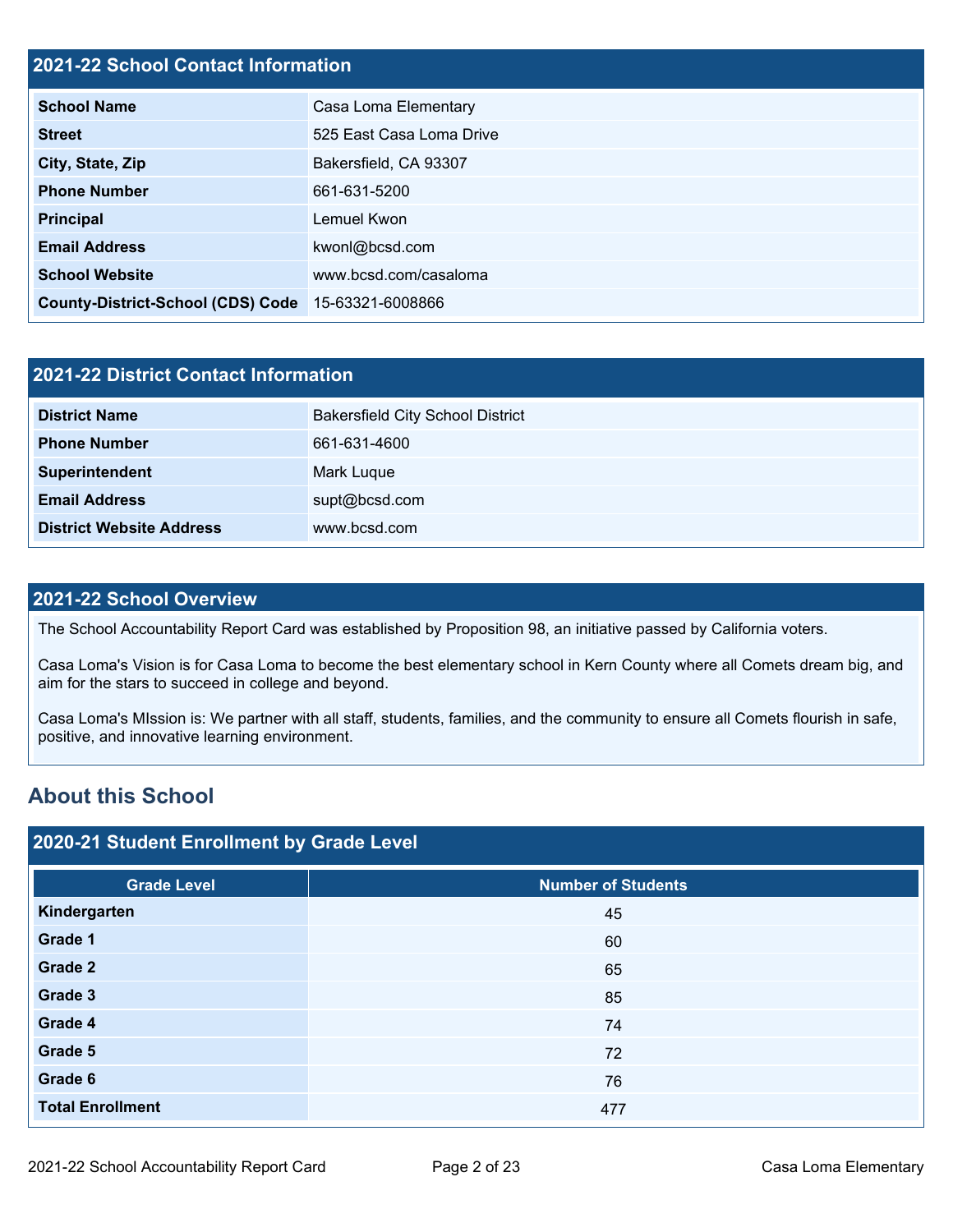## **2020-21 Student Enrollment by Student Group**

| <b>Student Group</b>                   | <b>Percent of Total Enrollment</b> |
|----------------------------------------|------------------------------------|
| Female                                 | 48                                 |
| <b>Male</b>                            | 52                                 |
| American Indian or Alaska Native       | 0.2                                |
| Asian                                  | 0.6                                |
| <b>Black or African American</b>       | 6.7                                |
| <b>Hispanic or Latino</b>              | 89.9                               |
| Native Hawaiian or Pacific Islander    | 0.2                                |
| <b>Two or More Races</b>               | 0.8                                |
| <b>White</b>                           | 1.5                                |
| <b>English Learners</b>                | 45.1                               |
| <b>Foster Youth</b>                    | 2.1                                |
| <b>Socioeconomically Disadvantaged</b> | 97.5                               |
| <b>Students with Disabilities</b>      | 10.3                               |
|                                        |                                    |

## **A. Conditions of Learning State Priority: Basic**

The SARC provides the following information relevant to the State priority: Basic (Priority 1):

- Degree to which teachers are appropriately assigned and fully credentialed in the subject area and for the pupils they are teaching;
- Pupils have access to standards-aligned instructional materials; and
- School facilities are maintained in good repair

Note: For more information refer to the Updated Teacher Equity Definitions web page at<https://www.cde.ca.gov/pd/ee/teacherequitydefinitions.asp>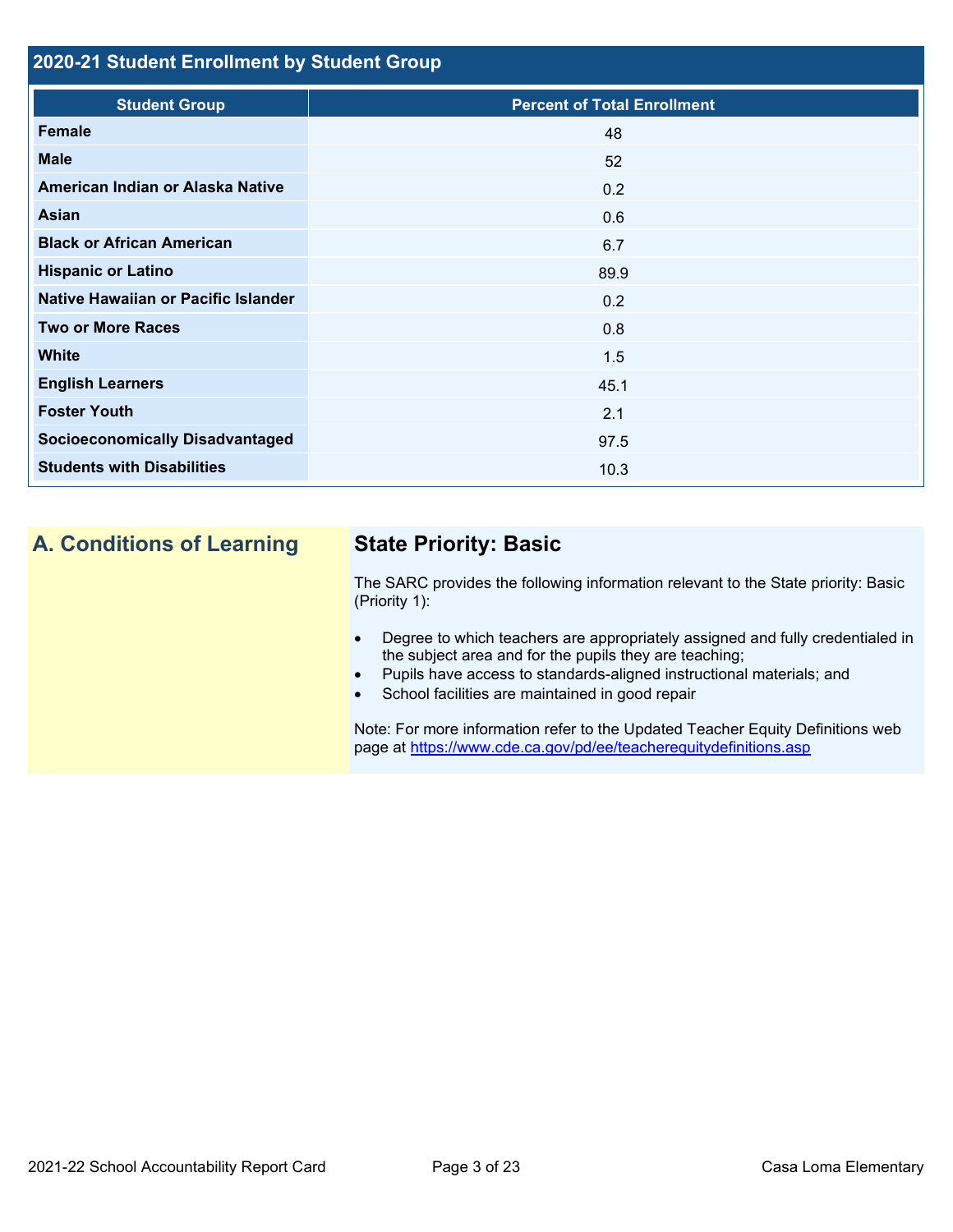| <b>2019-20 Teacher Preparation and Placement</b>                                                |         |  |  |  |
|-------------------------------------------------------------------------------------------------|---------|--|--|--|
| <b>Authorization/Assignment</b>                                                                 | 2019-20 |  |  |  |
| Fully (Preliminary or Clear) Credentialed for Subject and Student Placement (properly assigned) |         |  |  |  |
| <b>Intern Credential Holders Properly Assigned</b>                                              |         |  |  |  |
| Teachers Without Credentials and Misassignments ("ineffective" under ESSA)                      |         |  |  |  |
| Credentialed Teachers Assigned Out-of-Field ("out-of-field" under ESSA)                         |         |  |  |  |
| <b>Unknown</b>                                                                                  |         |  |  |  |
| <b>Total Teaching Positions</b>                                                                 |         |  |  |  |

Note: The data in this table is based on Full Time Equivalent (FTE) status. One FTE equals one staff member working full time; one FTE could also represent two staff members who each work 50 percent of full time. Additionally, an assignment is defined as a position that an educator is assigned to based on setting, subject, and grade level. An authorization is defined as the services that an educator is authorized to provide to students.

# **2019-20 Teachers Without Credentials and Misassignments (considered "ineffective" under ESSA) Authorization/Assignment 2019-20 Permits and Waivers Misassignments Vacant Positions Total Teachers Without Credentials and Misassignments**

| 2019-20 Credentialed Teachers Assigned Out-of-Field (considered "out-of-field" under ESSA) |         |  |  |  |
|--------------------------------------------------------------------------------------------|---------|--|--|--|
| <b>Indicator</b>                                                                           | 2019-20 |  |  |  |
| <b>Credentialed Teachers Authorized on a Permit or Waiver</b>                              |         |  |  |  |

**Total Out-of-Field Teachers**

| 2019-20 Class Assignments                                                                                                                           |         |  |  |  |
|-----------------------------------------------------------------------------------------------------------------------------------------------------|---------|--|--|--|
| Indicator                                                                                                                                           | 2019-20 |  |  |  |
| <b>Misassignments for English Learners</b><br>(a percentage of all the classes with English learners taught by teachers that are misassigned)       |         |  |  |  |
| No credential, permit or authorization to teach<br>(a percentage of all the classes taught by teachers with no record of an authorization to teach) |         |  |  |  |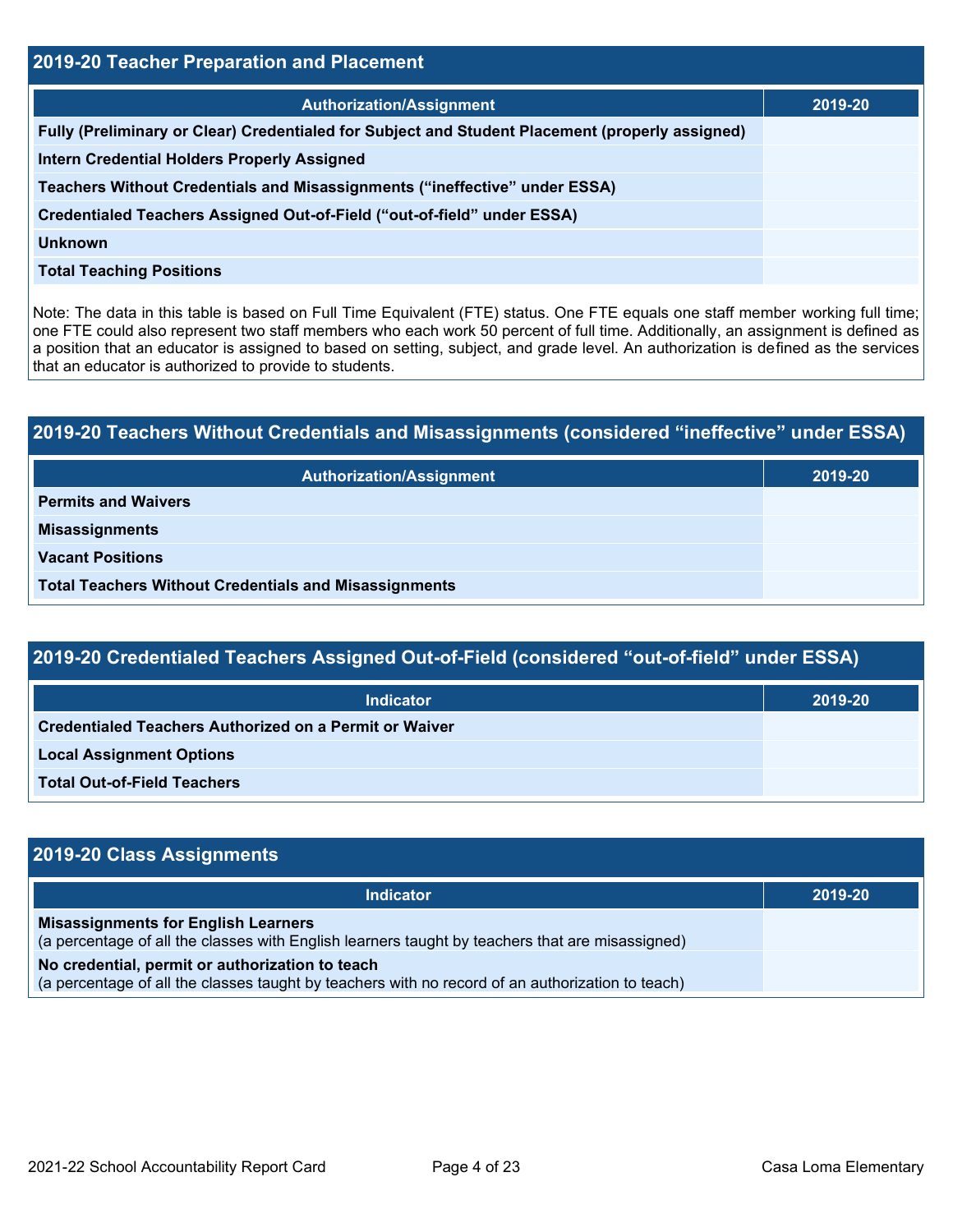## **2021-22 Quality, Currency, Availability of Textbooks and Other Instructional Materials**

Every student is provided with sufficient and standards-aligned textbooks or other instructional materials.

### **Year and month in which the data were collected** September, 2021

| <b>Subject</b>                    | Textbooks and Other Instructional Materials/year of<br><b>Adoption</b>                                                                                                                                                                                                                                   | <b>From</b><br><b>Most</b><br><b>Recent</b><br><b>Adoption</b> | <b>Percent</b><br><b>Students</b><br><b>Lacking Own</b><br><b>Assigned</b><br>Copy |
|-----------------------------------|----------------------------------------------------------------------------------------------------------------------------------------------------------------------------------------------------------------------------------------------------------------------------------------------------------|----------------------------------------------------------------|------------------------------------------------------------------------------------|
| <b>Reading/Language Arts</b>      | Grades TK-5: Benchmark Education Company, Benchmark<br>Advance California; Benchmark Adelante California, 2018<br>Grades 6-8: McGraw Hill, Study Sync, 2018<br>Grades TK-5: Benchmark Education Company, Benchmark<br>Advance (How English Works) (ELD), 2018<br>Grades 6-8: HMH, English 3D (ELD), 2017 | Yes                                                            | 0%                                                                                 |
| <b>Mathematics</b>                | Grades K-5: McGraw Hill, McGraw Hill My Math, 2013<br>Grades 6-8: McGraw Hill, McGraw Hill California Math,<br>Courses 1-3, 2013<br>Grade 7: McGraw Hill, Glencoe Math Accelerated, 2013<br>Grade 8: McGraw Hill, Glencoe Algebra 1, 2013                                                                | Yes                                                            | $0\%$                                                                              |
| <b>Science</b>                    | Grades K-5: Houghton Mifflin, Houghton Mifflin California<br>Science, 2007<br>Grades 6-8: Holt, Rinehart & Winston, Holt California<br>Science: Earth, Life and Physical Science, 2007                                                                                                                   | Yes                                                            | 0%                                                                                 |
| <b>History-Social Science</b>     | Grades K-5: Harcourt School Publishers, Reflections, 2007<br>Grade 6: Pearson Education, myWorld Ancient Civilizations,<br>2019<br>Grade 7: Pearson Education, myWorld Medieval And Modern<br><b>Times, 2019</b><br>Grade 8: Pearson Education, myWorld Growth and Conflict,<br>2019                     | Yes                                                            | 0%                                                                                 |
| <b>Visual and Performing Arts</b> | Grades TK-6 (Elementary): The California Arts Project, BCSD<br>Course of Study TK-5 (Online), 2019<br>Grades 6-8 (Jr Hi/Middle School): Pearson Scott Foresman,<br>Pearson/Scott Foresman, Art, 2007<br>Grades 6-8: Silver Burdett, Silver Burdett Making Music, 2007                                    | Yes                                                            | 0%                                                                                 |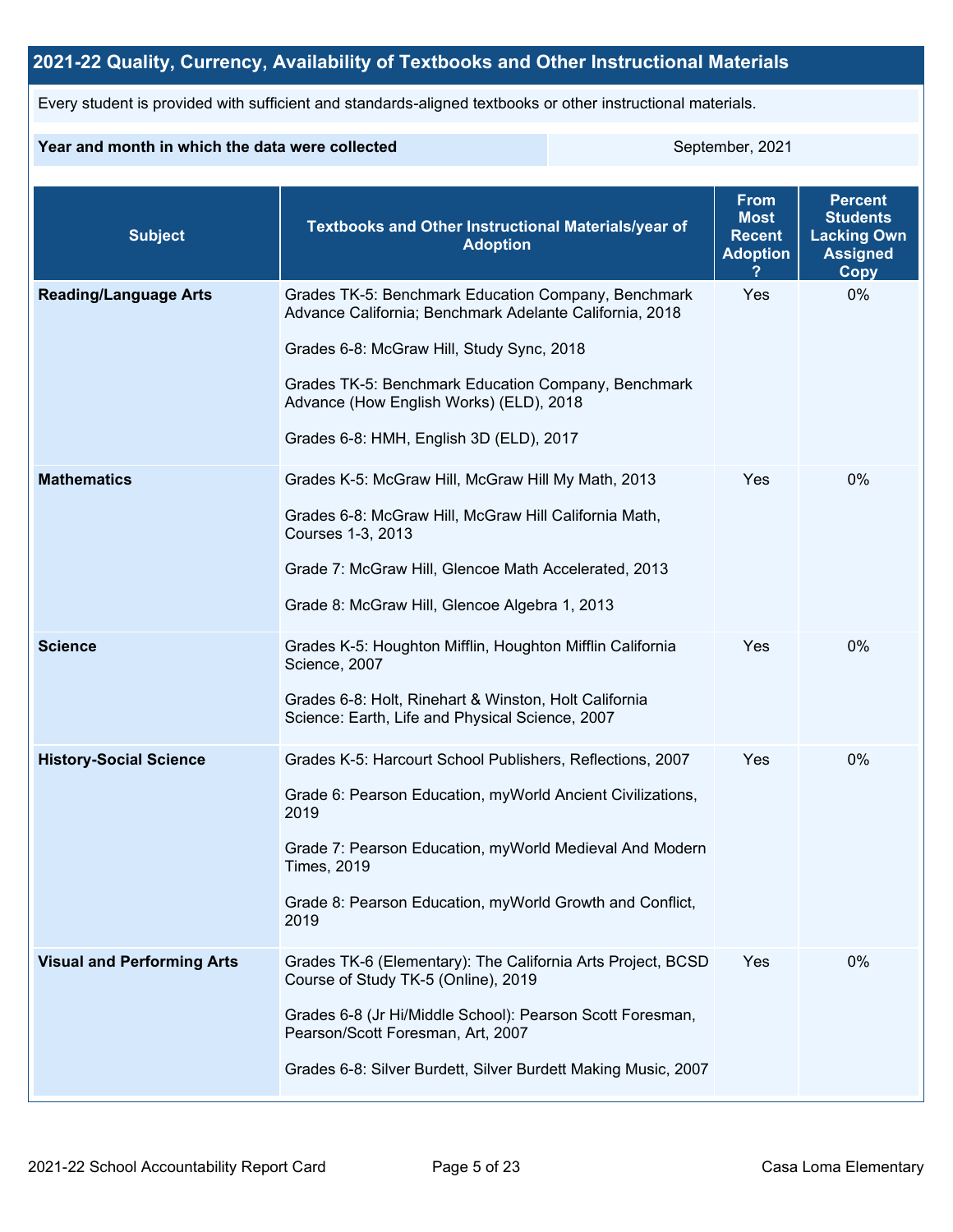### **School Facility Conditions and Planned Improvements**

Casa Loma School was built in 1949 and modernized in 1992. It sits on 8.77 acres of which 4.93 acres is playground. This school has 34 classrooms, a library, a parent center, instructional materials center, makerspace lab, tutor room, conference room, reading room, pre-k classroom, multi-purpose facility, and custodial room. The campus has a staff lounge.

The custodial staff adheres to a weekly cleaning schedule that includes classrooms, restrooms, cafeteria and kitchen areas.

The District's Mobile Maintenance Team visits the school site at least twice a year. Maintenance emergencies are addressed immediately. District personnel maintain the grounds at least once every two weeks.

This site also is maintained to ensure a clean, safe, and functional facility as determined pursuant to a Facility Inspection Tool developed by the State of California Office of Public School Construction.

#### **Year and month of the most recent FIT report** 11/10/2021 11/10/2021

| <b>System Inspected</b>                                                | Rate<br>Good              | Rate<br>Fair | <b>Rate</b><br>Poor | <b>Repair Needed and Action Taken or Planned</b>                                         |
|------------------------------------------------------------------------|---------------------------|--------------|---------------------|------------------------------------------------------------------------------------------|
| <b>Systems:</b><br>Gas Leaks, Mechanical/HVAC, Sewer                   | X                         |              |                     |                                                                                          |
| Interior:<br><b>Interior Surfaces</b>                                  | $\mathsf{X}$              |              |                     |                                                                                          |
| <b>Cleanliness:</b><br>Overall Cleanliness, Pest/Vermin Infestation    | $\mathsf{X}$              |              |                     |                                                                                          |
| <b>Electrical</b>                                                      | $\mathsf{x}$              |              |                     |                                                                                          |
| <b>Restrooms/Fountains:</b><br>Restrooms, Sinks/ Fountains             | $\times$                  |              |                     |                                                                                          |
| Safety:<br>Fire Safety, Hazardous Materials                            | $\boldsymbol{\mathsf{X}}$ |              |                     |                                                                                          |
| Structural:<br><b>Structural Damage, Roofs</b>                         | $\boldsymbol{\mathsf{X}}$ |              |                     |                                                                                          |
| External:<br>Playground/School Grounds, Windows/<br>Doors/Gates/Fences | $\boldsymbol{\mathsf{X}}$ |              |                     | Playground structure repair. Estimated<br>completion Spring 2022. Parts are backordered. |

| <b>Overall Facility Rate</b> |      |      |      |
|------------------------------|------|------|------|
| <b>Exemplary</b>             | Good | Fair | Poor |
| Λ                            |      |      |      |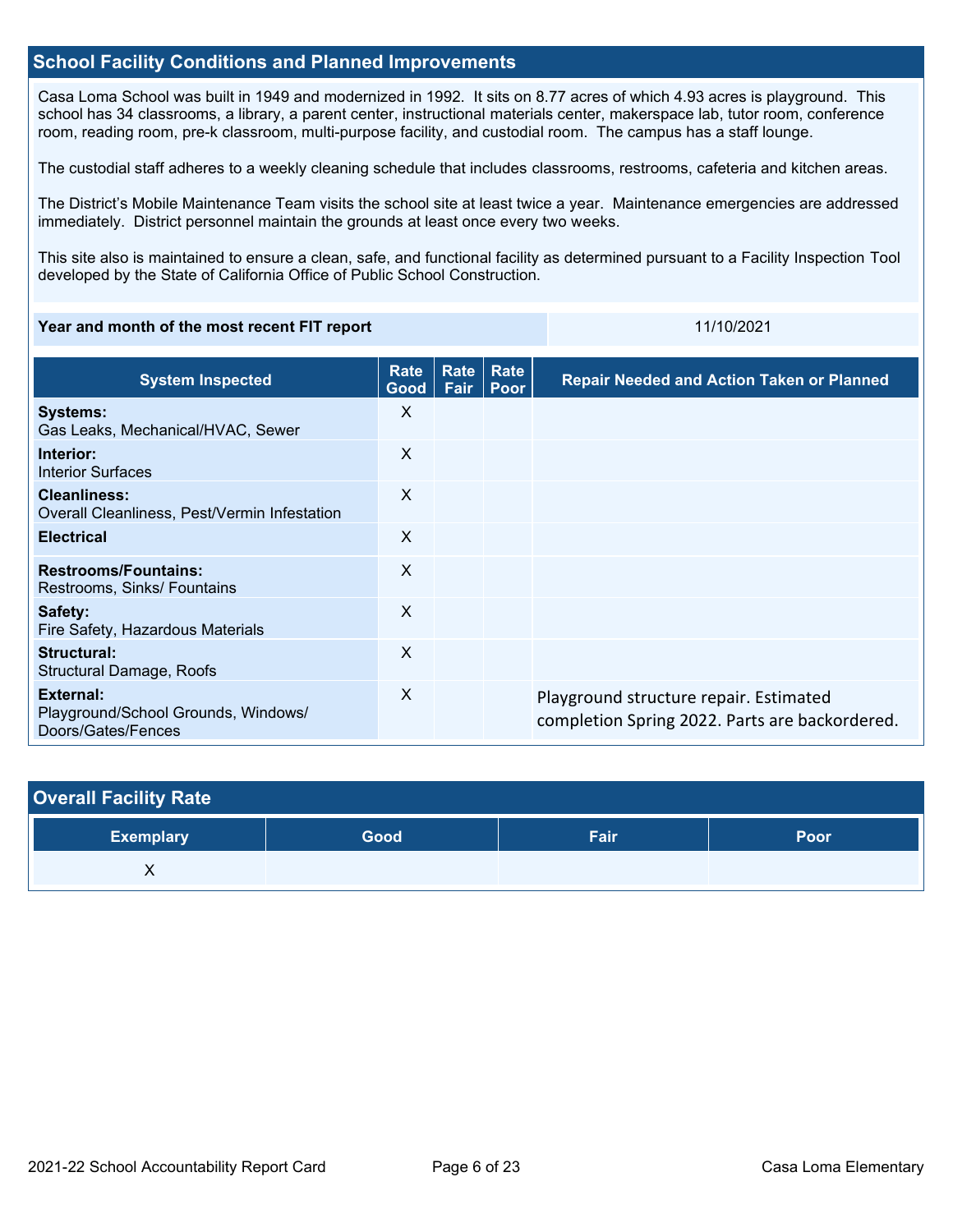## **B. Pupil Outcomes State Priority: Pupil Achievement**

The SARC provides the following information relevant to the State priority: Pupil Achievement (Priority 4):

#### **Statewide Assessments**

(i.e., California Assessment of Student Performance and Progress [CAASPP] System includes the Smarter Balanced Summative Assessments for students in the general education population and the California Alternate Assessments [CAAs] for English language arts/literacy [ELA] and mathematics given in grades three through eight and grade eleven. Only eligible students may participate in the administration of the CAAs. CAAs items are aligned with alternate achievement standards, which are linked with the Common Core State Standards [CCSS] for students with the most significant cognitive disabilities).

The CAASPP System encompasses the following assessments and student participation requirements:

- 1. **Smarter Balanced Summative Assessments and CAAs for ELA** in grades three through eight and grade eleven.
- 2. **Smarter Balanced Summative Assessments and CAAs for mathematics** in grades three through eight and grade eleven.
- 3. **California Science Test (CAST) and CAAs for Science** in grades five, eight, and once in high school (i.e., grade ten, eleven, or twelve).

#### **SARC Reporting in the 2020-2021 School Year Only**

Where the most viable option, LEAs were required to administer the statewide summative assessment in ELA and mathematics. Where a statewide summative assessment was not the most viable option for the LEA (or for one or more gradelevel[s] within the LEA) due to the pandemic, LEAs were allowed to report results from a different assessment that met the criteria established by the State Board of Education (SBE) on March 16, 2021. The assessments were required to be:

- Aligned with CA CCSS for ELA and mathematics;
- Available to students in grades 3 through 8, and grade 11; and
- Uniformly administered across a grade, grade span, school, or district to all eligible students.

#### **Options**

Note that the CAAs could only be administered in-person following health and safety requirements. If it was not viable for the LEA to administer the CAAs in person with health and safety guidelines in place, the LEA was directed to not administer the tests. There were no other assessment options available for the CAAs. Schools administered the Smarter Balanced Summative Assessments for ELA and mathematics, other assessments that meet the SBE criteria, or a combination of both, and they could only choose one of the following:

- Smarter Balanced ELA and mathematics summative assessments;
- Other assessments meeting the SBE criteria; or
- Combination of Smarter Balanced ELA and mathematics summative assessments and other assessments.

The percentage of students who have successfully completed courses that satisfy the requirements for entrance to the University of California and the California State University, or career technical education sequences or programs of study.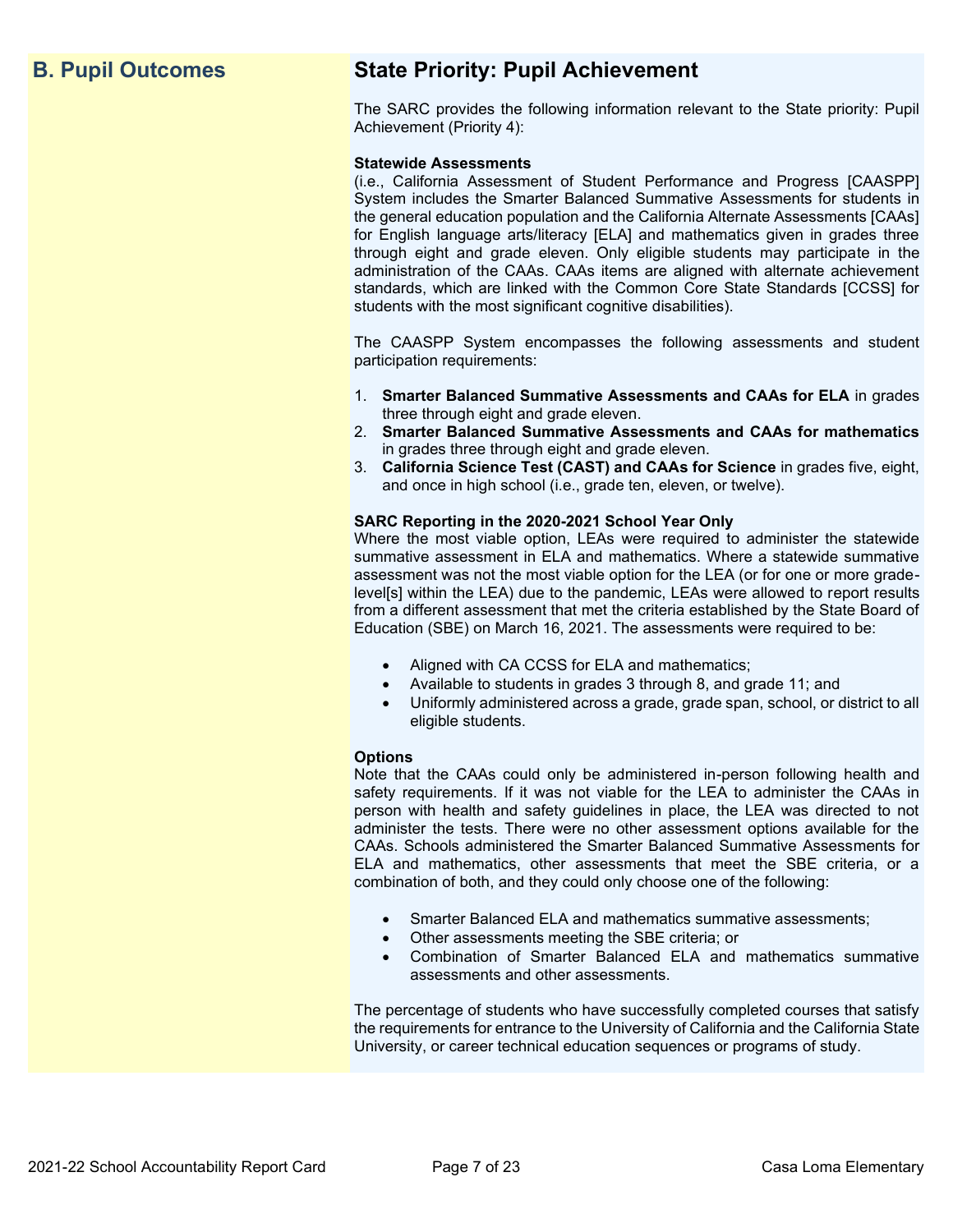## **Percentage of Students Meeting or Exceeding the State Standard on CAASPP**

This table displays CAASPP test results in ELA and mathematics for all students grades three through eight and grade eleven taking and completing a state-administered assessment.

The 2019-2020 data cells with N/A values indicate that the 2019-2020 data are not available due to the COVID-19 pandemic and resulting summative test suspension. The Executive Order N-30-20 was issued which waived the assessment, accountability, and reporting requirements for the 2019-2020 school year.

The 2020-2021 data cells have N/A values because these data are not comparable to other year data due to the COVID-19 pandemic during the 2020-2021 school year. Where the CAASPP assessments in ELA and/or mathematics is not the most viable option, the LEAs were allowed to administer local assessments. Therefore, the 2020-2021 data between school years for the school, district, state are not an accurate comparison. As such, it is inappropriate to compare results of the 2020-2021 school year to other school years.

| Subject                                                              | <b>School</b><br>2019-20 | <b>School</b><br>2020-21 | <b>District</b><br>2019-20 | <b>District</b><br>2020-21 | <b>State</b><br>2019-20 | <b>State</b><br>2020-21 |
|----------------------------------------------------------------------|--------------------------|--------------------------|----------------------------|----------------------------|-------------------------|-------------------------|
| <b>English Language Arts/Literacy</b><br>$\left($ grades 3-8 and 11) | N/A                      | N/A                      | N/A                        | N/A                        | N/A                     | N/A                     |
| <b>Mathematics</b><br>$(grades 3-8 and 11)$                          | N/A                      | N/A                      | N/A                        | N/A                        | N/A                     | N/A                     |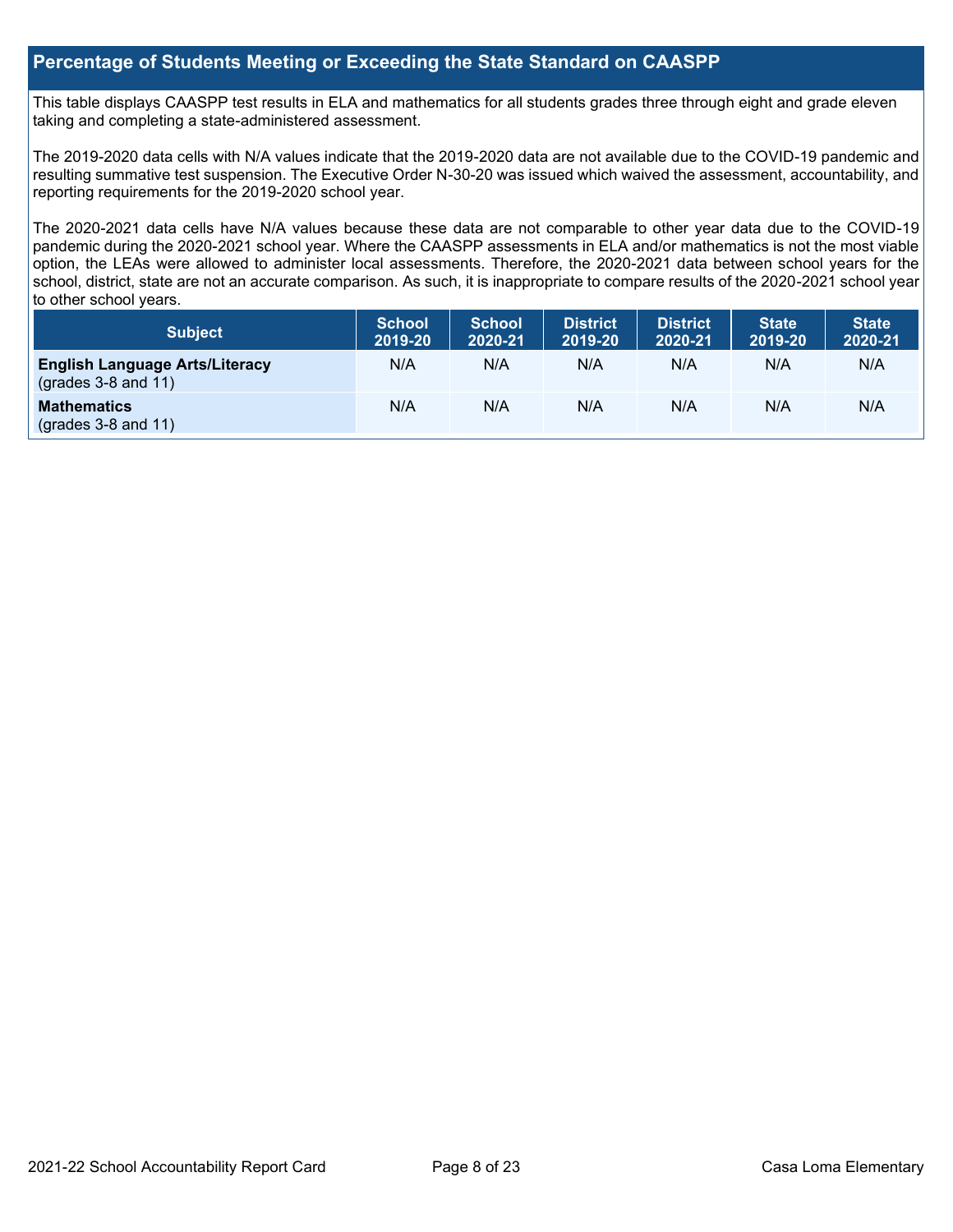## **2020-21 CAASPP Test Results in ELA by Student Group**

This table displays CAASPP test results in ELA by student group for students grades three through eight and grade eleven taking and completing a state-administered assessment. The CDE will populate this table for schools in cases where the school administered the CAASPP assessment. In cases where the school administered a local assessment instead of CAASPP, the CDE will populate this table with "NT" values, meaning this school did not test students using the CAASPP. See the local assessment(s) table for more information.

| <b>CAASPP</b><br><b>Student Groups</b>               | <b>CAASPP</b><br><b>Total</b><br><b>Enrollment</b> | <b>CAASPP</b><br><b>Number</b><br><b>Tested</b> | <b>CAASPP</b><br><b>Percent</b><br><b>Tested</b> | <b>CAASPP</b><br><b>Percent</b><br><b>Not Tested</b> | <b>CAASPP</b><br><b>Percent</b><br><b>Met or</b><br><b>Exceeded</b> |
|------------------------------------------------------|----------------------------------------------------|-------------------------------------------------|--------------------------------------------------|------------------------------------------------------|---------------------------------------------------------------------|
| <b>All Students</b>                                  | 317                                                | <b>NT</b>                                       | <b>NT</b>                                        | <b>NT</b>                                            | <b>NT</b>                                                           |
| <b>Female</b>                                        | 164                                                | <b>NT</b>                                       | <b>NT</b>                                        | <b>NT</b>                                            | <b>NT</b>                                                           |
| <b>Male</b>                                          | 153                                                | <b>NT</b>                                       | <b>NT</b>                                        | <b>NT</b>                                            | <b>NT</b>                                                           |
| American Indian or Alaska Native                     | $-$                                                | <b>NT</b>                                       | <b>NT</b>                                        | <b>NT</b>                                            | <b>NT</b>                                                           |
| <b>Asian</b>                                         | --                                                 | <b>NT</b>                                       | <b>NT</b>                                        | <b>NT</b>                                            | <b>NT</b>                                                           |
| <b>Black or African American</b>                     | 22                                                 | <b>NT</b>                                       | <b>NT</b>                                        | <b>NT</b>                                            | <b>NT</b>                                                           |
| <b>Filipino</b>                                      | $\mathbf 0$                                        | $\mathbf 0$                                     | $\mathbf 0$                                      | $\mathbf 0$                                          | $\mathbf 0$                                                         |
| <b>Hispanic or Latino</b>                            | 281                                                | <b>NT</b>                                       | <b>NT</b>                                        | <b>NT</b>                                            | <b>NT</b>                                                           |
| Native Hawaiian or Pacific Islander                  | --                                                 | <b>NT</b>                                       | <b>NT</b>                                        | <b>NT</b>                                            | <b>NT</b>                                                           |
| <b>Two or More Races</b>                             | $-$                                                | <b>NT</b>                                       | <b>NT</b>                                        | <b>NT</b>                                            | <b>NT</b>                                                           |
| <b>White</b>                                         | --                                                 | <b>NT</b>                                       | <b>NT</b>                                        | <b>NT</b>                                            | <b>NT</b>                                                           |
| <b>English Learners</b>                              | 151                                                | <b>NT</b>                                       | <b>NT</b>                                        | <b>NT</b>                                            | <b>NT</b>                                                           |
| <b>Foster Youth</b>                                  | $\overline{\phantom{a}}$                           | <b>NT</b>                                       | <b>NT</b>                                        | <b>NT</b>                                            | <b>NT</b>                                                           |
| <b>Homeless</b>                                      | 18                                                 | <b>NT</b>                                       | <b>NT</b>                                        | <b>NT</b>                                            | <b>NT</b>                                                           |
| <b>Military</b>                                      | $\mathbf 0$                                        | $\mathbf 0$                                     | $\mathbf 0$                                      | $\mathbf 0$                                          | $\mathbf 0$                                                         |
| <b>Socioeconomically Disadvantaged</b>               | 310                                                | <b>NT</b>                                       | <b>NT</b>                                        | <b>NT</b>                                            | <b>NT</b>                                                           |
| <b>Students Receiving Migrant Education Services</b> | 12                                                 | <b>NT</b>                                       | <b>NT</b>                                        | <b>NT</b>                                            | <b>NT</b>                                                           |
| <b>Students with Disabilities</b>                    | 40                                                 | <b>NT</b>                                       | <b>NT</b>                                        | <b>NT</b>                                            | NT                                                                  |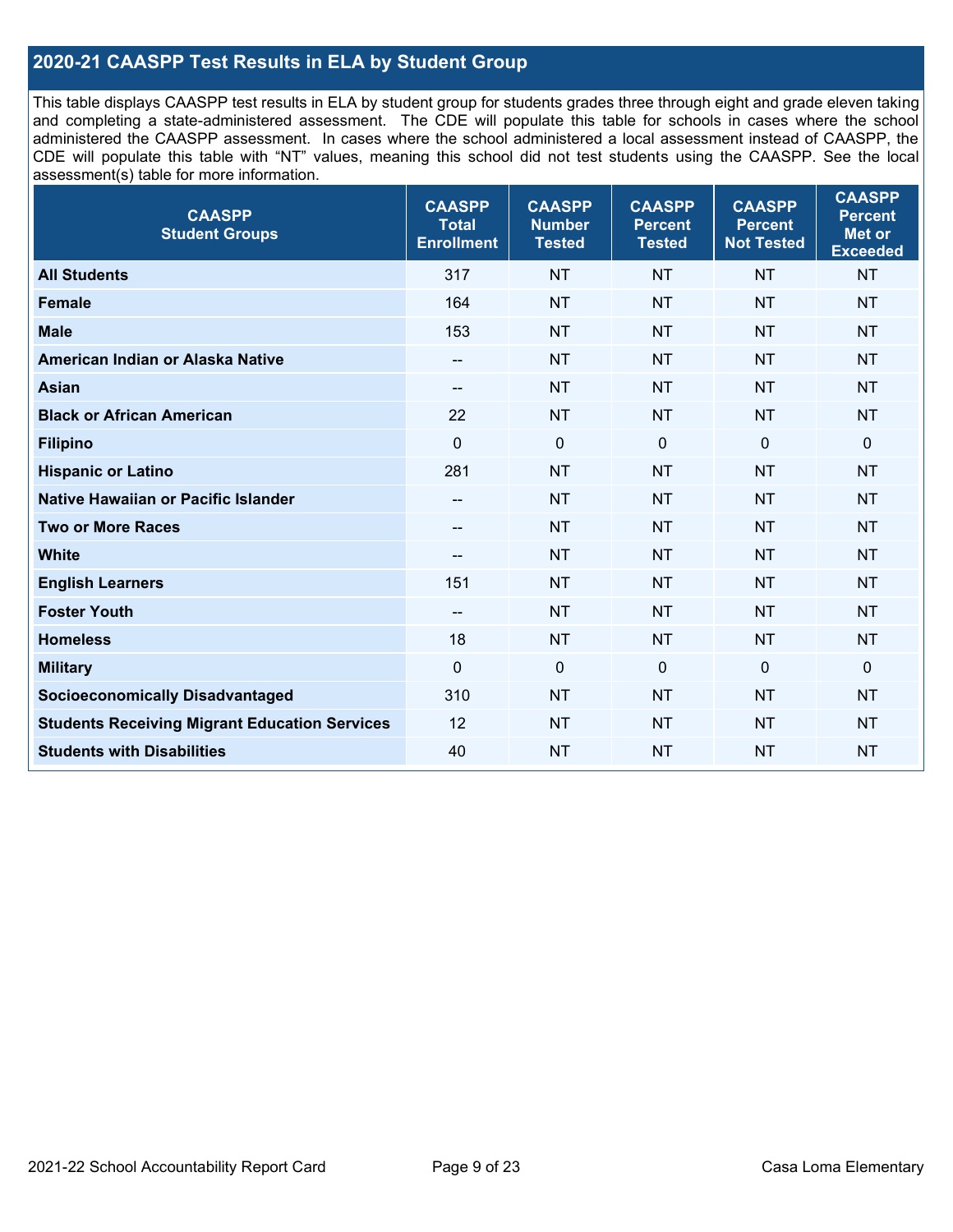## **2020-21 CAASPP Test Results in Math by Student Group**

This table displays CAASPP test results in Math by student group for students grades three through eight and grade eleven taking and completing a state-administered assessment. The CDE will populate this table for schools in cases where the school administered the CAASPP assessment. In cases where the school administered a local assessment instead of CAASPP, the CDE will populate this table with "NT" values, meaning this school did not test students using the CAASPP. See the local assessment(s) table for more information.

| <b>CAASPP</b><br><b>Student Groups</b>               | <b>CAASPP</b><br><b>Total</b><br><b>Enrollment</b> | <b>CAASPP</b><br><b>Number</b><br><b>Tested</b> | <b>CAASPP</b><br><b>Percent</b><br><b>Tested</b> | <b>CAASPP</b><br><b>Percent</b><br><b>Not Tested</b> | <b>CAASPP</b><br><b>Percent</b><br><b>Met or</b><br><b>Exceeded</b> |
|------------------------------------------------------|----------------------------------------------------|-------------------------------------------------|--------------------------------------------------|------------------------------------------------------|---------------------------------------------------------------------|
| <b>All Students</b>                                  | 317                                                | <b>NT</b>                                       | <b>NT</b>                                        | <b>NT</b>                                            | <b>NT</b>                                                           |
| <b>Female</b>                                        | 164                                                | <b>NT</b>                                       | <b>NT</b>                                        | <b>NT</b>                                            | <b>NT</b>                                                           |
| <b>Male</b>                                          | 153                                                | <b>NT</b>                                       | <b>NT</b>                                        | <b>NT</b>                                            | <b>NT</b>                                                           |
| American Indian or Alaska Native                     | $\qquad \qquad -$                                  | <b>NT</b>                                       | <b>NT</b>                                        | <b>NT</b>                                            | <b>NT</b>                                                           |
| <b>Asian</b>                                         | --                                                 | <b>NT</b>                                       | <b>NT</b>                                        | <b>NT</b>                                            | <b>NT</b>                                                           |
| <b>Black or African American</b>                     | 22                                                 | <b>NT</b>                                       | <b>NT</b>                                        | <b>NT</b>                                            | <b>NT</b>                                                           |
| <b>Filipino</b>                                      | $\Omega$                                           | $\mathbf 0$                                     | $\mathbf{0}$                                     | $\mathbf 0$                                          | 0                                                                   |
| <b>Hispanic or Latino</b>                            | 281                                                | <b>NT</b>                                       | <b>NT</b>                                        | <b>NT</b>                                            | <b>NT</b>                                                           |
| <b>Native Hawaiian or Pacific Islander</b>           | $-$                                                | <b>NT</b>                                       | <b>NT</b>                                        | <b>NT</b>                                            | <b>NT</b>                                                           |
| <b>Two or More Races</b>                             | $-$                                                | <b>NT</b>                                       | <b>NT</b>                                        | <b>NT</b>                                            | <b>NT</b>                                                           |
| <b>White</b>                                         | $-$                                                | <b>NT</b>                                       | <b>NT</b>                                        | <b>NT</b>                                            | <b>NT</b>                                                           |
| <b>English Learners</b>                              | 151                                                | <b>NT</b>                                       | <b>NT</b>                                        | <b>NT</b>                                            | <b>NT</b>                                                           |
| <b>Foster Youth</b>                                  | $\overline{\phantom{a}}$                           | <b>NT</b>                                       | <b>NT</b>                                        | <b>NT</b>                                            | <b>NT</b>                                                           |
| <b>Homeless</b>                                      | 18                                                 | <b>NT</b>                                       | <b>NT</b>                                        | <b>NT</b>                                            | <b>NT</b>                                                           |
| <b>Military</b>                                      | $\mathbf 0$                                        | $\mathbf 0$                                     | $\mathbf 0$                                      | $\mathbf 0$                                          | 0                                                                   |
| <b>Socioeconomically Disadvantaged</b>               | 310                                                | <b>NT</b>                                       | <b>NT</b>                                        | <b>NT</b>                                            | <b>NT</b>                                                           |
| <b>Students Receiving Migrant Education Services</b> | 12                                                 | <b>NT</b>                                       | <b>NT</b>                                        | <b>NT</b>                                            | NT                                                                  |
| <b>Students with Disabilities</b>                    | 40                                                 | <b>NT</b>                                       | <b>NT</b>                                        | <b>NT</b>                                            | <b>NT</b>                                                           |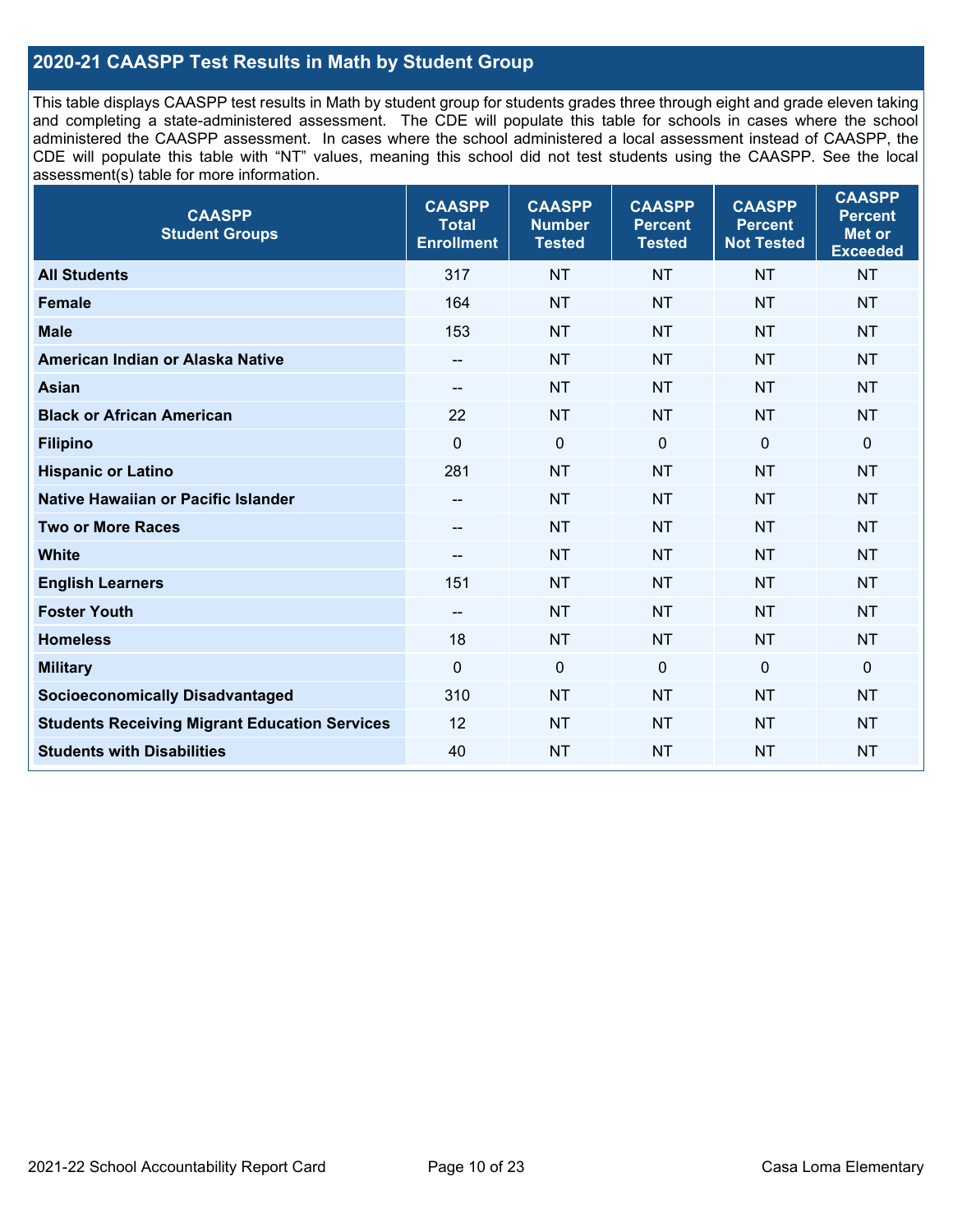## **2020-21 Local Assessment Test Results in ELA by Student Group**

This table displays Local Assessment test results in ELA by student group for students grades three through eight and grade eleven. LEAs/schools will populate this table for schools in cases where the school administered a local assessment. In cases where the school administered the CAASPP assessment, LEAs/schools will populate this table with "N/A" values in all cells, meaning this table is Not Applicable for this school.

| <b>STAR</b><br><b>Student Groups</b>                                                                                            | <b>STAR</b><br><b>Total</b><br><b>Enrollment</b> | <b>STAR</b><br><b>Number</b><br><b>Tested</b> | <b>STAR</b><br><b>Percent</b><br><b>Tested</b> | <b>STAR</b><br><b>Percent</b><br><b>Not Tested</b> | <b>STAR</b><br><b>Percent</b><br><b>At or Above</b><br><b>Grade Level</b> |
|---------------------------------------------------------------------------------------------------------------------------------|--------------------------------------------------|-----------------------------------------------|------------------------------------------------|----------------------------------------------------|---------------------------------------------------------------------------|
| <b>All Students</b>                                                                                                             | 313                                              | 312                                           | 99.70%                                         | 0.30%                                              | 10.90%                                                                    |
| Female                                                                                                                          | 161                                              | 161                                           | 100.00%                                        | 0.00%                                              | 11.20%                                                                    |
| <b>Male</b>                                                                                                                     | 152                                              | 151                                           | 99.30%                                         | 0.70%                                              | 10.60%                                                                    |
| American Indian or Alaska Native                                                                                                | --                                               | $\qquad \qquad -$                             | --                                             |                                                    |                                                                           |
| <b>Asian</b>                                                                                                                    | --                                               | --                                            |                                                | $\sim$                                             | --                                                                        |
| <b>Black or African American</b>                                                                                                | 22                                               | 21                                            | 95.50%                                         | 4.50%                                              | 9.50%                                                                     |
| <b>Filipino</b>                                                                                                                 | --                                               | --                                            |                                                | --                                                 | --                                                                        |
| <b>Hispanic or Latino</b>                                                                                                       | 277                                              | 277                                           | 100.00%                                        | $0.00\%$                                           | 10.80%                                                                    |
| Native Hawaiian or Pacific Islander                                                                                             |                                                  | --                                            |                                                |                                                    |                                                                           |
| <b>Two or More Races</b>                                                                                                        |                                                  | --                                            |                                                |                                                    |                                                                           |
| <b>White</b>                                                                                                                    | --                                               | --                                            |                                                | --                                                 | --                                                                        |
| <b>English Learners</b>                                                                                                         | 149                                              | 134                                           | 89.90%                                         | 10.10%                                             | 1.50%                                                                     |
| <b>Foster Youth</b>                                                                                                             | --                                               | --                                            |                                                | $\overline{\phantom{a}}$                           | --                                                                        |
| <b>Homeless</b>                                                                                                                 | 13                                               | 11                                            | 84.60%                                         | 15.40%                                             | 18.20%                                                                    |
| <b>Military</b>                                                                                                                 | --                                               | $\overline{\phantom{m}}$                      | $\overline{\phantom{a}}$                       | $\overline{\phantom{a}}$                           | --                                                                        |
| <b>Socioeconomically Disadvantaged</b>                                                                                          | 304                                              | 300                                           | 98.70%                                         | 1.30%                                              | 10.90%                                                                    |
| <b>Students Receiving Migrant Education Services</b>                                                                            | 13                                               | 13                                            | 100.00%                                        | 0.00%                                              | 15.40%                                                                    |
| <b>Students with Disabilities</b><br>*At or above the grade-level standard in the context of the local assessment administered. | 40                                               | 34                                            | 85.00%                                         | 15.00%                                             | 8.80%                                                                     |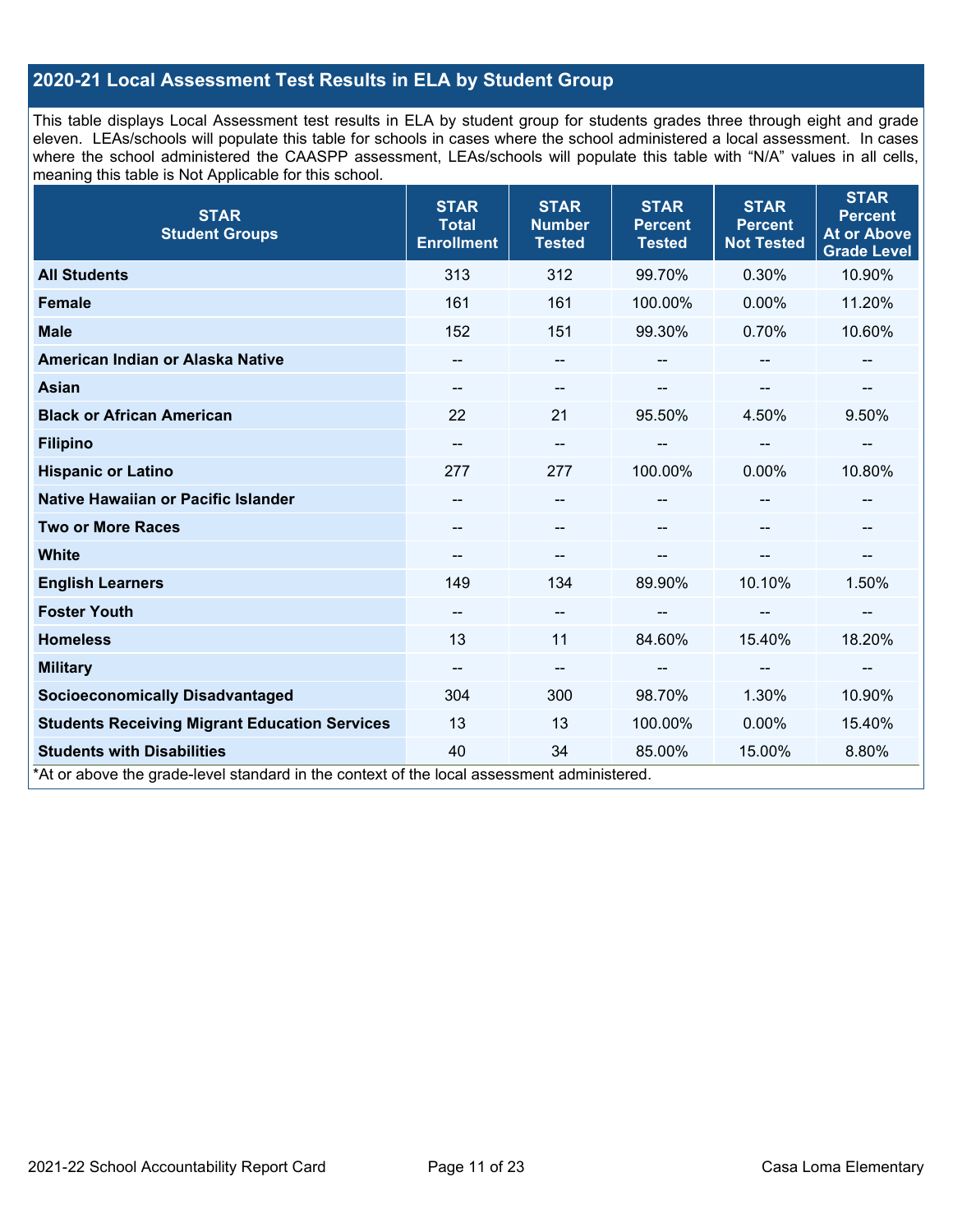## **2020-21 Local Assessment Test Results in Math by Student Group**

This table displays Local Assessment test results in Math by student group for students grades three through eight and grade eleven. LEAs/schools will populate this table for schools in cases where the school administered a local assessment. In cases where the school administered the CAASPP assessment, LEAs/schools will populate this table with "N/A" values in all cells, meaning this table is Not Applicable for this school.

| <b>STAR</b><br><b>Student Groups</b>                                                                                            | <b>STAR</b><br><b>Total</b><br><b>Enrollment</b> | <b>STAR</b><br><b>Number</b><br><b>Tested</b> | <b>STAR</b><br><b>Percent</b><br><b>Tested</b> | <b>STAR</b><br><b>Percent</b><br><b>Not Tested</b> | <b>STAR</b><br><b>Percent</b><br><b>At or Above</b><br><b>Grade Level</b> |
|---------------------------------------------------------------------------------------------------------------------------------|--------------------------------------------------|-----------------------------------------------|------------------------------------------------|----------------------------------------------------|---------------------------------------------------------------------------|
| <b>All Students</b>                                                                                                             | 313                                              | 311                                           | 99.40%                                         | 0.60%                                              | 3.90%                                                                     |
| <b>Female</b>                                                                                                                   | 161                                              | 160                                           | 99.40%                                         | 0.60%                                              | 5.60%                                                                     |
| <b>Male</b>                                                                                                                     | 152                                              | 151                                           | 99.30%                                         | 0.70%                                              | 2.00%                                                                     |
| American Indian or Alaska Native                                                                                                | --                                               | $\overline{\phantom{m}}$                      | --                                             | --                                                 | --                                                                        |
| <b>Asian</b>                                                                                                                    | --                                               | $\sim$                                        |                                                |                                                    | --                                                                        |
| <b>Black or African American</b>                                                                                                | 22                                               | 21                                            | 95.50%                                         | 4.50%                                              | 0.00%                                                                     |
| <b>Filipino</b>                                                                                                                 | --                                               | --                                            | --                                             | --                                                 | --                                                                        |
| <b>Hispanic or Latino</b>                                                                                                       | 277                                              | 276                                           | 99.60%                                         | 0.40%                                              | 4.00%                                                                     |
| <b>Native Hawaiian or Pacific Islander</b>                                                                                      | --                                               | $\overline{\phantom{m}}$                      | --                                             |                                                    |                                                                           |
| <b>Two or More Races</b>                                                                                                        |                                                  | $\qquad \qquad -$                             |                                                |                                                    | --                                                                        |
| <b>White</b>                                                                                                                    |                                                  | --                                            |                                                |                                                    | --                                                                        |
| <b>English Learners</b>                                                                                                         | 149                                              | 133                                           | 89.30%                                         | 10.70%                                             | 1.50%                                                                     |
| <b>Foster Youth</b>                                                                                                             | $\overline{\phantom{a}}$                         | $\overline{\phantom{m}}$                      |                                                |                                                    | --                                                                        |
| <b>Homeless</b>                                                                                                                 | 13                                               | 11                                            | 84.60%                                         | 15.40%                                             | 0.00%                                                                     |
| <b>Military</b>                                                                                                                 | $\overline{\phantom{a}}$                         | $\overline{\phantom{a}}$                      | --                                             | $\overline{\phantom{m}}$                           | $\overline{\phantom{a}}$                                                  |
| <b>Socioeconomically Disadvantaged</b>                                                                                          | 304                                              | 300                                           | 98.70%                                         | 1.30%                                              | 3.90%                                                                     |
| <b>Students Receiving Migrant Education Services</b>                                                                            | 13                                               | 13                                            | 100.00%                                        | $0.00\%$                                           | 0.00%                                                                     |
| <b>Students with Disabilities</b><br>*At or above the grade-level standard in the context of the local assessment administered. | 40                                               | 33                                            | 82.50%                                         | 17.50%                                             | 0.00%                                                                     |

## **CAASPP Test Results in Science for All Students**

This table displays the percentage of all students grades five, eight, and High School meeting or exceeding the State Standard.

The 2019-2020 data cells with N/A values indicate that the 2019-2020 data are not available due to the COVID-19 pandemic and resulting summative testing suspension. The Executive Order N-30-20 was issued which waived the assessment, accountability, and reporting requirements for the 2019-2020 school year.

For any 2020-2021 data cells with N/T values indicate that this school did not test students using the CAASPP Science.

| <b>Subject</b>                                  | <b>School</b> | <b>School</b> | <b>District</b> | District | <b>State</b> | <b>State</b> |
|-------------------------------------------------|---------------|---------------|-----------------|----------|--------------|--------------|
|                                                 | 2019-20       | 2020-21       | 2019-20         | 2020-21  | 2019-20      | 2020-21      |
| <b>Science</b><br>(grades 5, 8 and high school) | N/A           | ΝT            | N/A             | ΝT       | N/A          | 28.72        |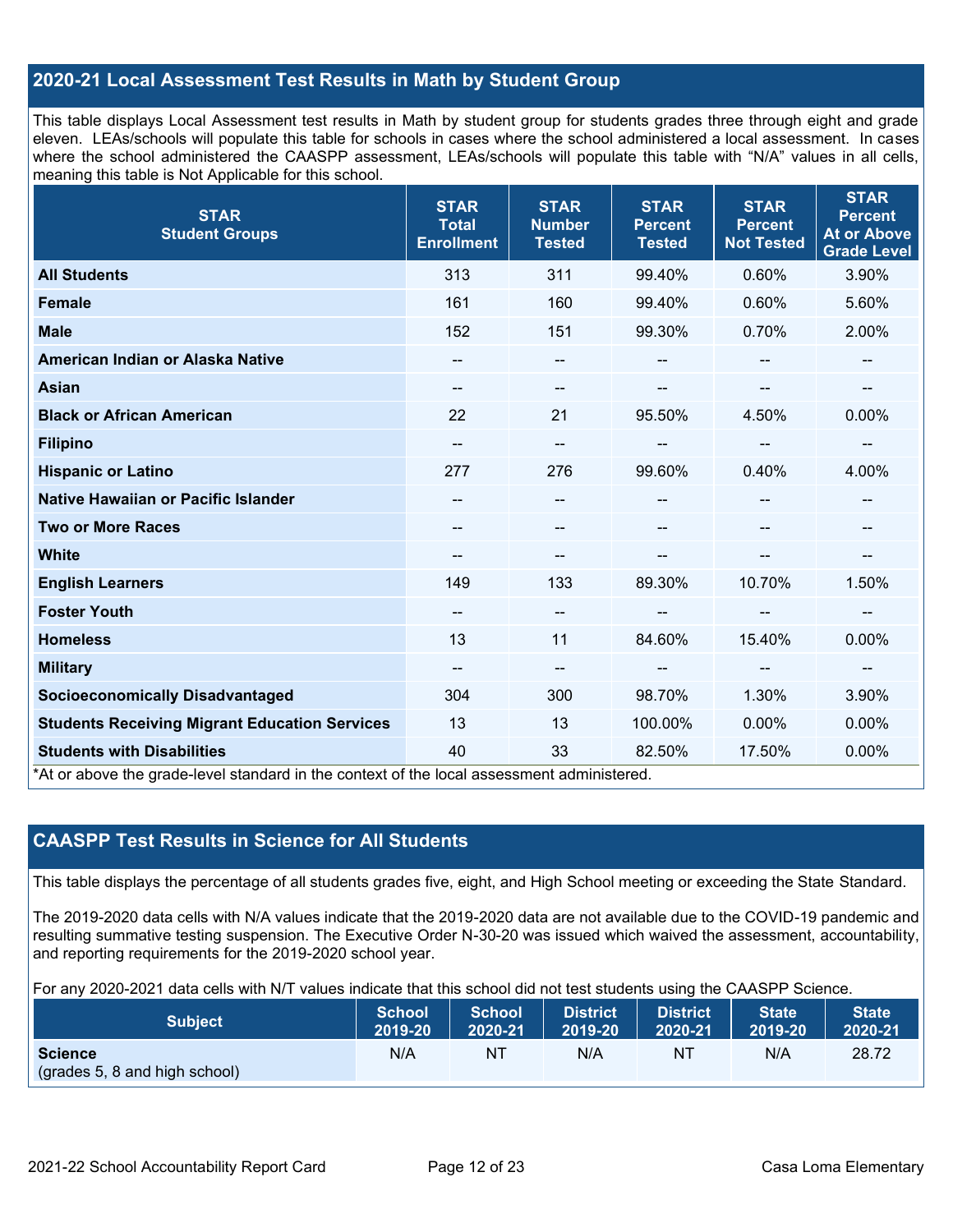## **2020-21 CAASPP Test Results in Science by Student Group**

This table displays CAASPP test results in Science by student group for students grades five, eight, and High School. For any data cells with N/T values indicate that this school did not test students using the CAASPP Science.

| <b>Student Group</b>                                 | <b>Total</b><br><b>Enrollment</b> | <b>Number</b><br><b>Tested</b> | <b>Percent</b><br><b>Tested</b> | <b>Percent</b><br><b>Not Tested</b> | <b>Percent</b><br><b>Met or</b><br><b>Exceeded</b> |
|------------------------------------------------------|-----------------------------------|--------------------------------|---------------------------------|-------------------------------------|----------------------------------------------------|
| <b>All Students</b>                                  | 77                                | <b>NT</b>                      | <b>NT</b>                       | <b>NT</b>                           | <b>NT</b>                                          |
| <b>Female</b>                                        | 39                                | <b>NT</b>                      | <b>NT</b>                       | <b>NT</b>                           | <b>NT</b>                                          |
| <b>Male</b>                                          | 38                                | <b>NT</b>                      | <b>NT</b>                       | <b>NT</b>                           | <b>NT</b>                                          |
| American Indian or Alaska Native                     | $\Omega$                          | $\mathbf 0$                    | $\mathbf 0$                     | $\mathbf 0$                         | 0                                                  |
| <b>Asian</b>                                         | --                                | <b>NT</b>                      | <b>NT</b>                       | <b>NT</b>                           | <b>NT</b>                                          |
| <b>Black or African American</b>                     | --                                | <b>NT</b>                      | <b>NT</b>                       | <b>NT</b>                           | <b>NT</b>                                          |
| <b>Filipino</b>                                      | $\Omega$                          | $\pmb{0}$                      | $\mathbf 0$                     | $\mathbf 0$                         | 0                                                  |
| <b>Hispanic or Latino</b>                            | 67                                | <b>NT</b>                      | <b>NT</b>                       | <b>NT</b>                           | <b>NT</b>                                          |
| Native Hawaiian or Pacific Islander                  | --                                | <b>NT</b>                      | <b>NT</b>                       | <b>NT</b>                           | <b>NT</b>                                          |
| <b>Two or More Races</b>                             | 0                                 | $\mathbf 0$                    | $\mathbf 0$                     | $\Omega$                            | 0                                                  |
| <b>White</b>                                         | $\overline{\phantom{a}}$          | <b>NT</b>                      | <b>NT</b>                       | <b>NT</b>                           | <b>NT</b>                                          |
| <b>English Learners</b>                              | 32                                | <b>NT</b>                      | <b>NT</b>                       | <b>NT</b>                           | <b>NT</b>                                          |
| <b>Foster Youth</b>                                  | $-$                               | <b>NT</b>                      | <b>NT</b>                       | <b>NT</b>                           | <b>NT</b>                                          |
| <b>Homeless</b>                                      | --                                | <b>NT</b>                      | <b>NT</b>                       | <b>NT</b>                           | <b>NT</b>                                          |
| <b>Military</b>                                      | 0                                 | $\pmb{0}$                      | $\mathbf 0$                     | $\mathbf 0$                         | 0                                                  |
| <b>Socioeconomically Disadvantaged</b>               | 74                                | <b>NT</b>                      | <b>NT</b>                       | <b>NT</b>                           | <b>NT</b>                                          |
| <b>Students Receiving Migrant Education Services</b> | --                                | <b>NT</b>                      | <b>NT</b>                       | <b>NT</b>                           | <b>NT</b>                                          |
| <b>Students with Disabilities</b>                    | 15                                | <b>NT</b>                      | <b>NT</b>                       | <b>NT</b>                           | <b>NT</b>                                          |

## **B. Pupil Outcomes State Priority: Other Pupil Outcomes**

The SARC provides the following information relevant to the State priority: Other Pupil Outcomes (Priority 8): Pupil outcomes in the subject area of physical education.

## **2020-21 California Physical Fitness Test Results**

Due to the COVID-19 crisis, the Physical Fitness Test was suspended during the 2020-2021 school year and therefore no data are reported and each cell in this table is populated with "N/A."

| <b>Grade Level</b> | <b>Four of Six Fitness Standards</b> | <b>Five of Six Fitness Standards</b> | Percentage of Students Meeting   Percentage of Students Meeting   Percentage of Students Meeting<br><b>Six of Six Fitness Standards</b> |
|--------------------|--------------------------------------|--------------------------------------|-----------------------------------------------------------------------------------------------------------------------------------------|
| Grade 5            | N/A                                  | N/A                                  | N/A                                                                                                                                     |
| Grade 7            | N/A                                  | N/A                                  | N/A                                                                                                                                     |
| Grade 9            | N/A                                  | N/A                                  | N/A                                                                                                                                     |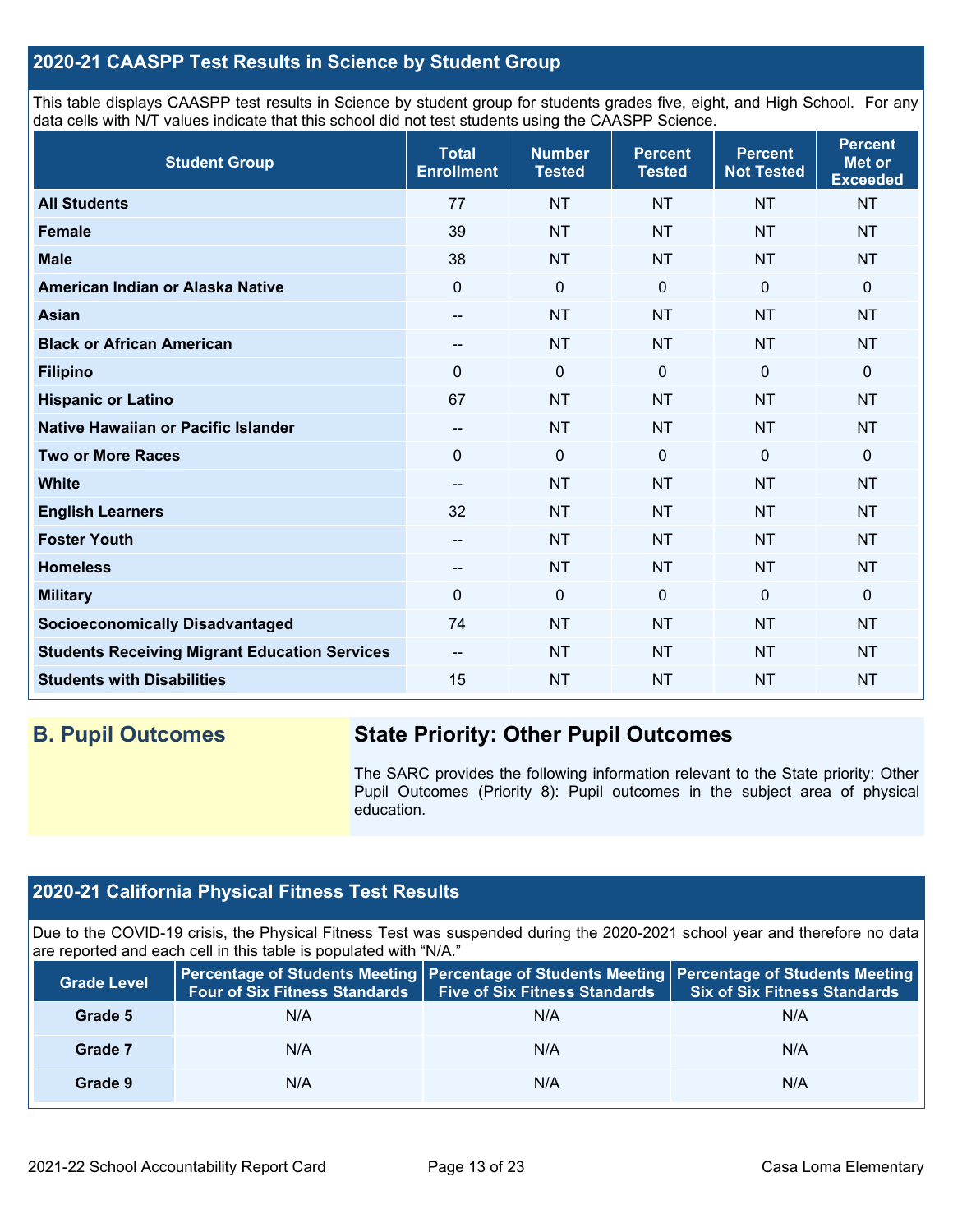## **C. Engagement State Priority: Parental Involvement**

The SARC provides the following information relevant to the State priority: Parental Involvement (Priority 3): Efforts the school district makes to seek parent input in making decisions regarding the school district and at each school site.

#### **2021-22 Opportunities for Parental Involvement**

Staff, parents and community members have many opportunities to work together throughout the year. Parents volunteer in the classrooms, in the IMC, in the Parent Center, and at a variety of school events. Parents also serve on the School Site Council, the English Language Advisory Committee, African American Parent Advisory Council, and are strong supporters of the Parent Booster Club. The Booster Club generously supports special projects for students, staff, and the school. Parenting classes are offered on a regular basis to assist parents in developing their child's education. Parents can call our school office at (661) 631-5200 to access information concerning participation opportunities. Parents can also become PALs (parents as leaders) for the school.

Local businesses and organizations provide support for students with rewards for student progress in the classroom, home reading, Extended Learning Program, attendance, and sports. These organizations include: The Patel Foundation, Dignity Health, and Rotary Club of East Bakersfield.

## **2020-21 Chronic Absenteeism by Student Group**

| <b>Student Group</b>                                 | <b>Cumulative</b><br><b>Enrollment</b> | <b>Chronic</b><br><b>Absenteeism</b><br><b>Eligible Enrollment</b> | <b>Chronic</b><br><b>Absenteeism</b><br><b>Count</b> | <b>Chronic</b><br><b>Absenteeism</b><br><b>Rate</b> |
|------------------------------------------------------|----------------------------------------|--------------------------------------------------------------------|------------------------------------------------------|-----------------------------------------------------|
| <b>All Students</b>                                  | 535                                    | 508                                                                | 75                                                   | 14.8                                                |
| <b>Female</b>                                        | 262                                    | 249                                                                | 34                                                   | 13.7                                                |
| <b>Male</b>                                          | 273                                    | 259                                                                | 41                                                   | 15.8                                                |
| American Indian or Alaska Native                     | 1                                      | 1                                                                  | $\Omega$                                             | 0.0                                                 |
| <b>Asian</b>                                         | 3                                      | 3                                                                  | 0                                                    | 0.0                                                 |
| <b>Black or African American</b>                     | 42                                     | 36                                                                 | 9                                                    | 25.0                                                |
| <b>Filipino</b>                                      | $\mathbf 0$                            | $\mathbf 0$                                                        | $\mathbf 0$                                          | 0.0                                                 |
| <b>Hispanic or Latino</b>                            | 474                                    | 453                                                                | 60                                                   | 13.2                                                |
| Native Hawaiian or Pacific Islander                  | 1                                      | 1                                                                  | $\mathbf 0$                                          | 0.0                                                 |
| <b>Two or More Races</b>                             | 4                                      | 4                                                                  | 1                                                    | 25.0                                                |
| <b>White</b>                                         | 10                                     | 10                                                                 | 5                                                    | 50.0                                                |
| <b>English Learners</b>                              | 260                                    | 252                                                                | 23                                                   | 9.1                                                 |
| <b>Foster Youth</b>                                  | 12                                     | 11                                                                 | $\overline{2}$                                       | 18.2                                                |
| <b>Homeless</b>                                      | 19                                     | 19                                                                 | 3                                                    | 15.8                                                |
| <b>Socioeconomically Disadvantaged</b>               | 519                                    | 494                                                                | 75                                                   | 15.2                                                |
| <b>Students Receiving Migrant Education Services</b> | 21                                     | 21                                                                 | 3                                                    | 14.3                                                |
| <b>Students with Disabilities</b>                    | 65                                     | 58                                                                 | 17                                                   | 29.3                                                |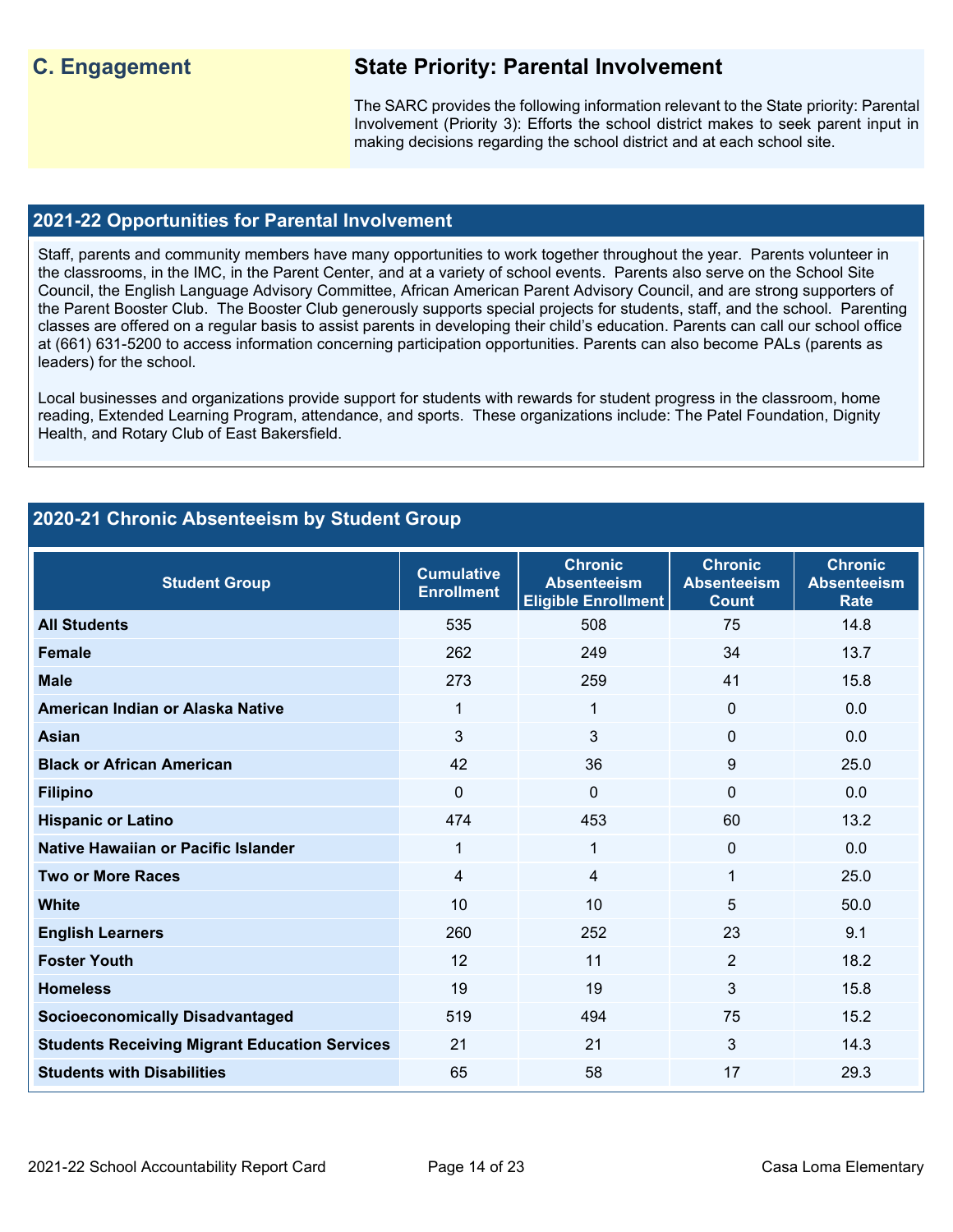## **C. Engagement State Priority: School Climate**

The SARC provides the following information relevant to the State priority: School Climate (Priority 6):

- Pupil suspension rates;
- Pupil expulsion rates; and
- Other local measures on the sense of safety

## **Suspensions and Expulsions**

This table displays suspensions and expulsions data collected between July through June, each full school year respectively. Data collected during the 2020-21 school year may not be comparable to earlier years of this collection due to differences in learning mode instruction in response to the COVID-19 pandemic.

| <b>Subject</b>     | <b>School</b><br>2018-19 | <b>School</b><br>2020-21 | <b>District</b><br>2018-19 | <b>District</b><br>2020-21 | <b>State</b><br>2018-19 | <b>State</b><br>2020-21 |
|--------------------|--------------------------|--------------------------|----------------------------|----------------------------|-------------------------|-------------------------|
| <b>Suspensions</b> | 0.70                     | 0.00                     | 2.08                       | 0.03                       | 3.47                    | 0.20                    |
| <b>Expulsions</b>  | 0.00                     | 0.00                     | 0.06                       | 0.00                       | 0.08                    | 0.00                    |

This table displays suspensions and expulsions data collected between July through February, partial school year due to the COVID-19 pandemic. The 2019-2020 suspensions and expulsions rate data are not comparable to other year data because the 2019-2020 school year is a partial school year due to the COVID-19 crisis. As such, it would be inappropriate to make any comparisons in rates of suspensions and expulsions in the 2019-2020 school year compared to other school years.

| <b>Subject</b>     | <b>School</b><br>2019-20 | <b>District</b><br>2019-20 | <b>State</b><br>2019-20 |
|--------------------|--------------------------|----------------------------|-------------------------|
| <b>Suspensions</b> | 0.75                     | 1.43                       | 2.45                    |
| <b>Expulsions</b>  | 0.00                     | 0.01                       | 0.05                    |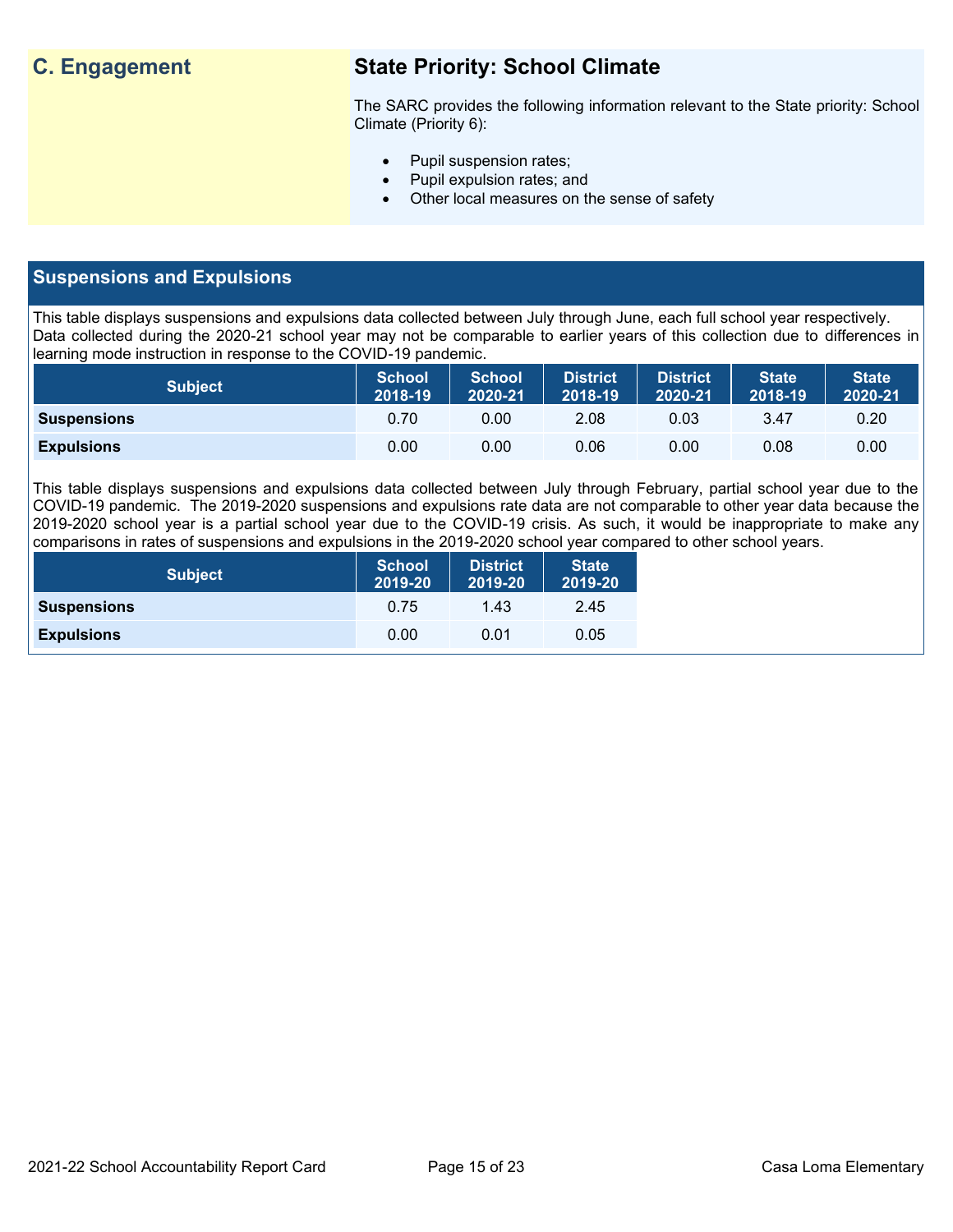### **2020-21 Suspensions and Expulsions by Student Group**

| <b>Student Group</b>                                 | <b>Suspensions Rate</b> | <b>Expulsions Rate</b> |
|------------------------------------------------------|-------------------------|------------------------|
| <b>All Students</b>                                  | 0.00                    | 0.00                   |
| <b>Female</b>                                        | 0.00                    | 0.00                   |
| <b>Male</b>                                          | 0.00                    | 0.00                   |
| American Indian or Alaska Native                     | 0.00                    | 0.00                   |
| Asian                                                | 0.00                    | 0.00                   |
| <b>Black or African American</b>                     | 0.00                    | 0.00                   |
| <b>Filipino</b>                                      | 0.00                    | 0.00                   |
| <b>Hispanic or Latino</b>                            | 0.00                    | 0.00                   |
| Native Hawaiian or Pacific Islander                  | 0.00                    | 0.00                   |
| <b>Two or More Races</b>                             | 0.00                    | 0.00                   |
| <b>White</b>                                         | 0.00                    | 0.00                   |
| <b>English Learners</b>                              | 0.00                    | 0.00                   |
| <b>Foster Youth</b>                                  | 0.00                    | 0.00                   |
| <b>Homeless</b>                                      | 0.00                    | 0.00                   |
| <b>Socioeconomically Disadvantaged</b>               | 0.00                    | 0.00                   |
| <b>Students Receiving Migrant Education Services</b> | 0.00                    | 0.00                   |
| <b>Students with Disabilities</b>                    | 0.00                    | 0.00                   |

## **2021-22 School Safety Plan**

Casa Loma established its Comprehensive School Safety Plan on was approved by the School Site Council on February 9, 2021. Casa Loma's School Safety Plan is current and is updated annually. Key elements of Casa Loma's School Safety Plan include the following: (a) routine and emergency disaster procedures; (b) suspension, and expulsion procedures; (c) teacher notification of pupils with a specific discipline history; (d) child abuse reporting procedures, (e) the district's sexual harassment policy; (f) school crime data; (g) the student dress code; (h) safe entrance and exit procedures; (i) the civil defense and disaster plan; (j) schoolwide expectation; and (k) discipline rules and procedures. Our overall goal is to maintain a safe, positive, and innovative school environment conducive to learning.

## **D. Other SARC Information Information Required in the SARC**

The information in this section is required to be in the SARC but is not included in the state priorities for LCFF.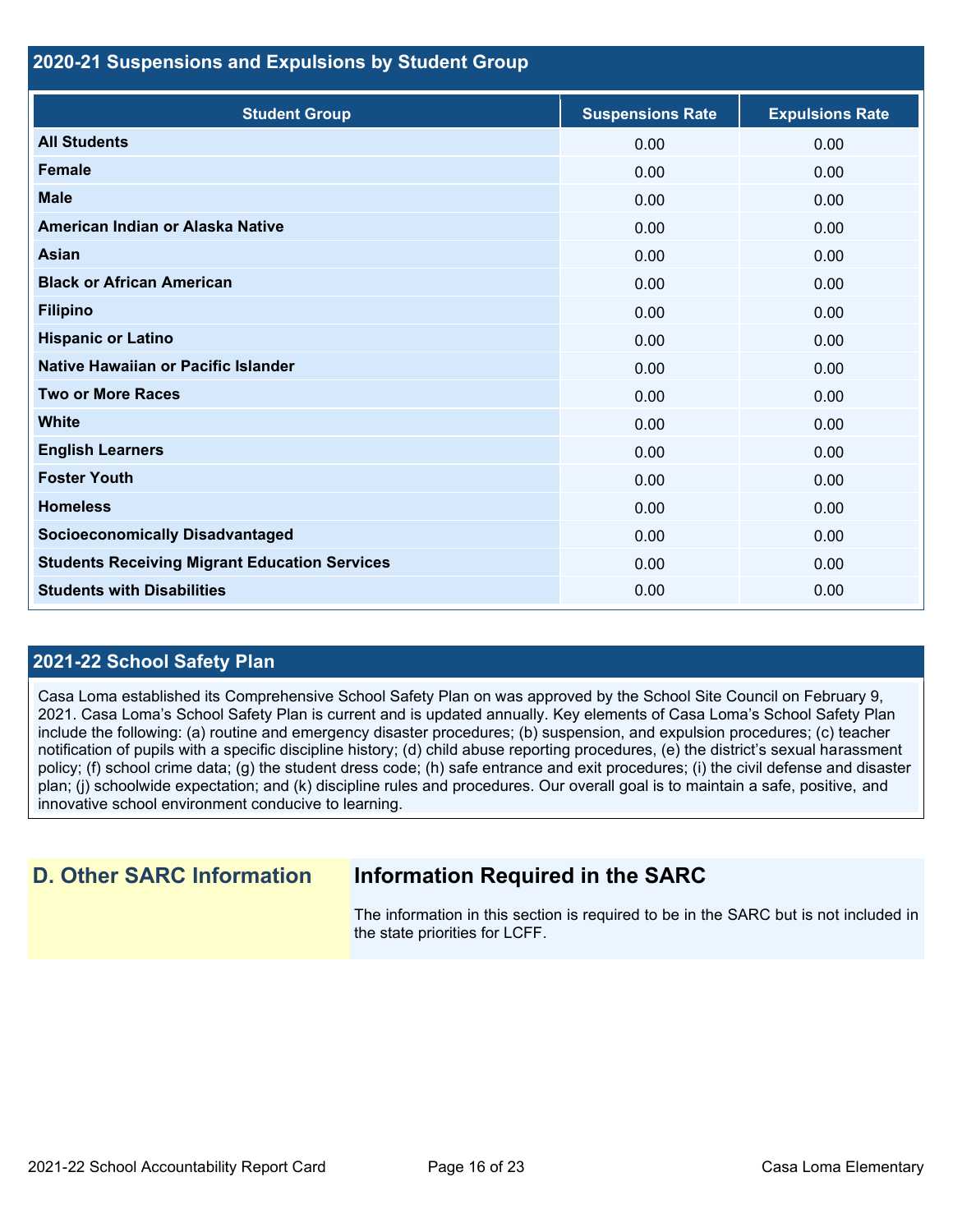## **2018-19 Elementary Average Class Size and Class Size Distribution**

This table displays the 2018-19 average class size and class size distribution. The columns titled "Number of Classes" indicates how many classes fall into each size category (a range of total students per class). The "Other" category is for multigrade level classes.

| <b>Grade Level</b> | <b>Average</b><br><b>Class Size</b> | 1-20 Students | Number of Classes with   Number of Classes with   Number of Classes with<br>21-32 Students | 33+ Students |
|--------------------|-------------------------------------|---------------|--------------------------------------------------------------------------------------------|--------------|
| κ                  | 19                                  | 6             |                                                                                            |              |
|                    | 26                                  |               | 5                                                                                          |              |
|                    | 20                                  |               | 6                                                                                          |              |
|                    | 21                                  |               | 5                                                                                          |              |
|                    | 29                                  |               |                                                                                            |              |
|                    | 24                                  |               |                                                                                            |              |
|                    |                                     |               |                                                                                            |              |

#### **2019-20 Elementary Average Class Size and Class Size Distribution**

This table displays the 2019-20 average class size and class size distribution. The columns titled "Number of Classes" indicates how many classes fall into each size category (a range of total students per class). The "Other" category is for multi-grade level classes.

| <b>Grade Level</b> | Average<br><b>Class Size</b> | 1-20 Students | Number of Classes with   Number of Classes with   Number of Classes with<br>21-32 Students | 33+ Students |
|--------------------|------------------------------|---------------|--------------------------------------------------------------------------------------------|--------------|
| K                  | 18                           | 6             |                                                                                            |              |
|                    | 18                           | 5             |                                                                                            |              |
|                    | 21                           | 3             | 3                                                                                          |              |
|                    | 16                           | 6             |                                                                                            |              |
|                    | 30                           |               | 4                                                                                          |              |
| 5                  | 22                           |               | 4                                                                                          |              |
| 6                  |                              |               |                                                                                            |              |
| <b>Other</b>       | 6                            | 2             |                                                                                            |              |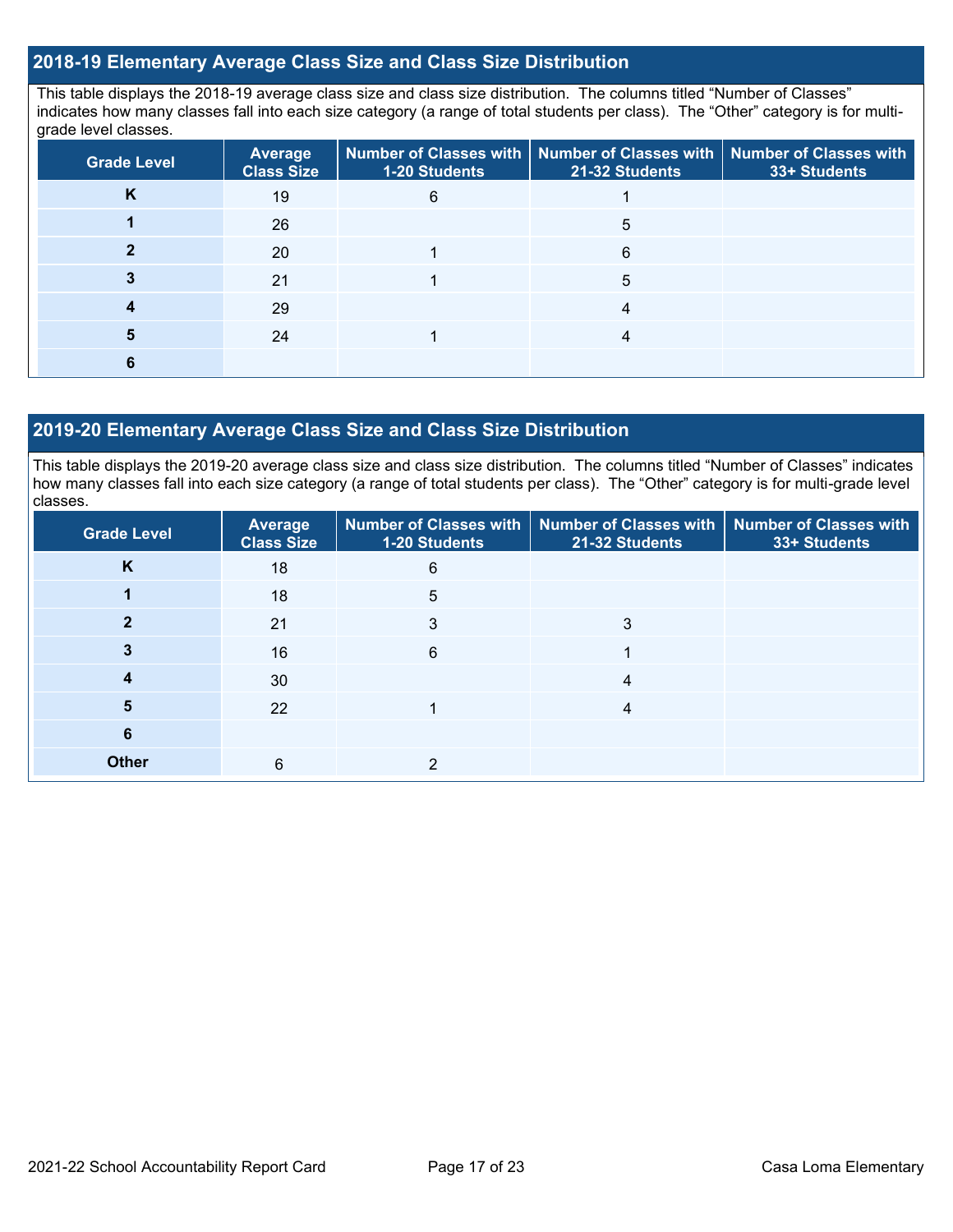### **2020-21 Elementary Average Class Size and Class Size Distribution**

This table displays the 2020-21 average class size and class size distribution. The columns titled "Number of Classes" indicates how many classes fall into each size category (a range of total students per class). The "Other" category is for multi-grade level classes.

| <b>Grade Level</b> | <b>Average</b><br><b>Class Size</b> | 1-20 Students | Number of Classes with   Number of Classes with   Number of Classes with<br>21-32 Students | 33+ Students |
|--------------------|-------------------------------------|---------------|--------------------------------------------------------------------------------------------|--------------|
| K                  | 9                                   | 5             |                                                                                            |              |
|                    | 19                                  | 3             |                                                                                            |              |
|                    | 20                                  |               | 2                                                                                          |              |
|                    | 28                                  |               | 3                                                                                          |              |
|                    | 15                                  | 3             | 3                                                                                          |              |
| 5                  | 16                                  | っ             | 3                                                                                          |              |
| 6                  | 20                                  |               | 3                                                                                          |              |
| <b>Other</b>       | 6                                   |               |                                                                                            |              |

### **2020-21 Ratio of Pupils to Academic Counselor**

This table displays the ratio of pupils to Academic Counselor. One full time equivalent (FTE) equals one staff member working full time; one FTE could also represent two staff members who each work 50 percent of full time.

| $\textsf{Title}^{\dagger}$          | <b>Ratio</b> |
|-------------------------------------|--------------|
| <b>Pupils to Academic Counselor</b> |              |

## **2020-21 Student Support Services Staff**

This table displays the number of FTE support staff assigned to this school. One full time equivalent (FTE) equals one staff member working full time; one FTE could also represent two staff members who each work 50 percent of full time.

| <b>Title</b>                                                         | <b>Number of FTE Assigned to School</b> |
|----------------------------------------------------------------------|-----------------------------------------|
| <b>Counselor (Academic, Social/Behavioral or Career Development)</b> | 0                                       |
| Library Media Teacher (Librarian)                                    | $\mathbf{0}$                            |
| <b>Library Media Services Staff (Paraprofessional)</b>               | $\mathbf{0}$                            |
| <b>Psychologist</b>                                                  | $\mathbf{0}$                            |
| <b>Social Worker</b>                                                 | $\Omega$                                |
| <b>Speech/Language/Hearing Specialist</b>                            | $\Omega$                                |
| <b>Resource Specialist (non-teaching)</b>                            | $\mathbf{0}$                            |
| <b>Other</b>                                                         | 1.1                                     |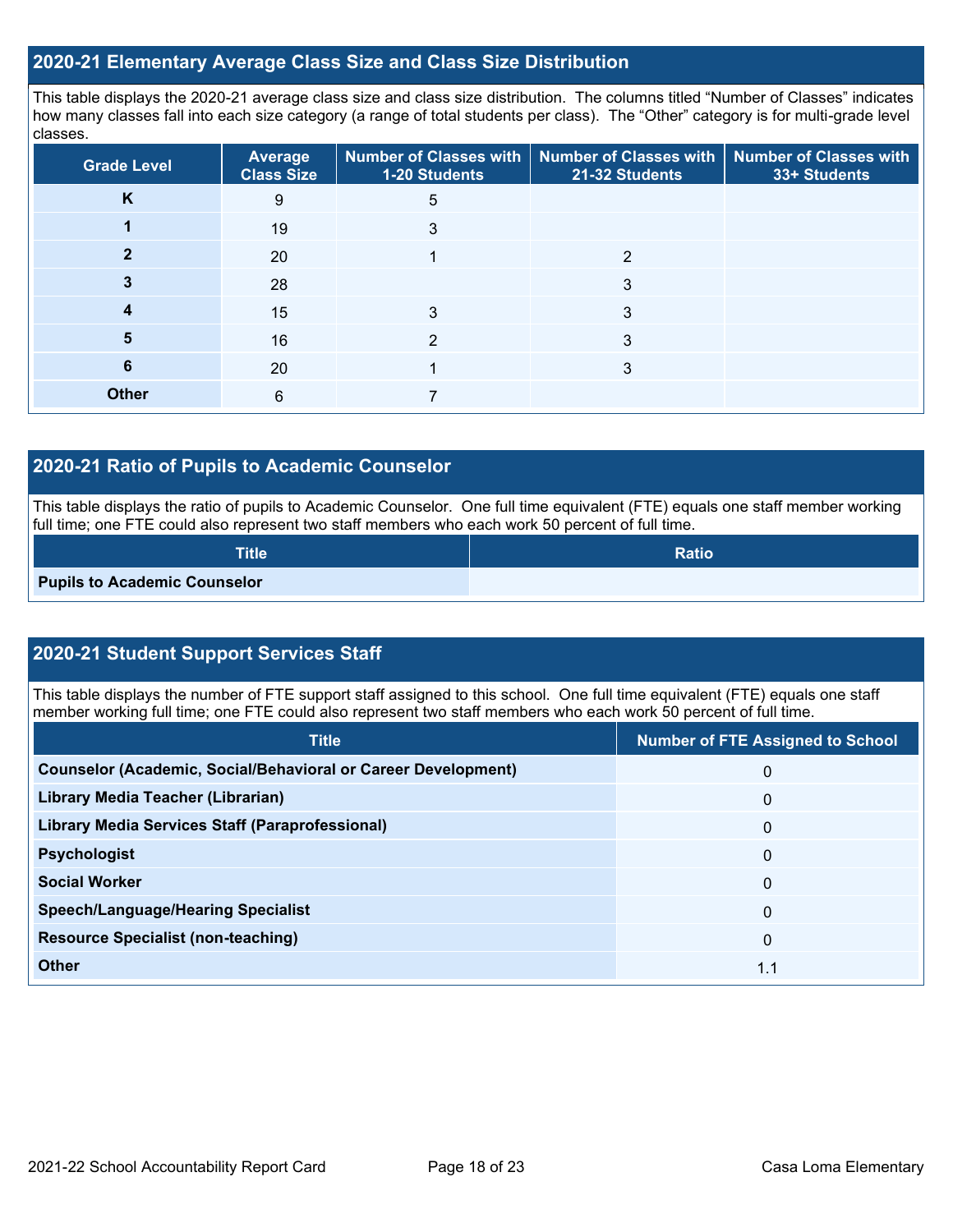## **2019-20 Expenditures Per Pupil and School Site Teacher Salaries**

This table displays the 2019-20 expenditures per pupil and average teach salary for this school. Cells with N/A values do not require data.

| Level                                                | <b>Total</b><br><b>Expenditures</b><br><b>Per Pupil</b> | <b>Expenditures</b><br><b>Per Pupil</b><br>(Restricted) | <b>Expenditures</b><br><b>Per Pupil</b><br>(Unrestricted) | <b>Average</b><br><b>Teacher</b><br><b>Salary</b> |
|------------------------------------------------------|---------------------------------------------------------|---------------------------------------------------------|-----------------------------------------------------------|---------------------------------------------------|
| <b>School Site</b>                                   | \$9,802                                                 | \$1,989                                                 | \$7.812                                                   | \$77,233                                          |
| <b>District</b>                                      | N/A                                                     | N/A                                                     | \$3,176                                                   | \$75,963                                          |
| <b>Percent Difference - School Site and District</b> | N/A                                                     | N/A                                                     | 84.4                                                      | 1.7                                               |
| <b>State</b>                                         |                                                         |                                                         | \$8.444                                                   | \$85,863                                          |
| <b>Percent Difference - School Site and State</b>    | N/A                                                     | N/A                                                     | $-7.8$                                                    | $-10.6$                                           |

## **2020-21 Types of Services Funded**

TITLE I CSI After School Program Migrant Ed. State Pre-K Special Ed. FFVP School Site Supplemental Funds NSLP

## **2019-20 Teacher and Administrative Salaries**

This table displays the 2019-20 Teacher and Administrative salaries. For detailed information on salaries, see the CDE Certification Salaries & Benefits web page at [http://www.cde.ca.gov/ds/fd/cs/.](http://www.cde.ca.gov/ds/fd/cs/)

| Category                                             | <b>District</b><br><b>Amount</b> | <b>State Average</b><br>for Districts<br>in Same Category |  |
|------------------------------------------------------|----------------------------------|-----------------------------------------------------------|--|
| <b>Beginning Teacher Salary</b>                      | \$50,328                         | \$52,060                                                  |  |
| <b>Mid-Range Teacher Salary</b>                      | \$75,872                         | \$84,043                                                  |  |
| <b>Highest Teacher Salary</b>                        | \$100,272                        | \$107,043                                                 |  |
| <b>Average Principal Salary (Elementary)</b>         | \$144,130                        | \$133,582                                                 |  |
| <b>Average Principal Salary (Middle)</b>             | \$142,165                        | \$138,803                                                 |  |
| <b>Average Principal Salary (High)</b>               | \$0                              | \$133,845                                                 |  |
| <b>Superintendent Salary</b>                         | \$265,178                        | \$240,628                                                 |  |
| <b>Percent of Budget for Teacher Salaries</b>        | 30%                              | 35%                                                       |  |
| <b>Percent of Budget for Administrative Salaries</b> | 5%                               | 5%                                                        |  |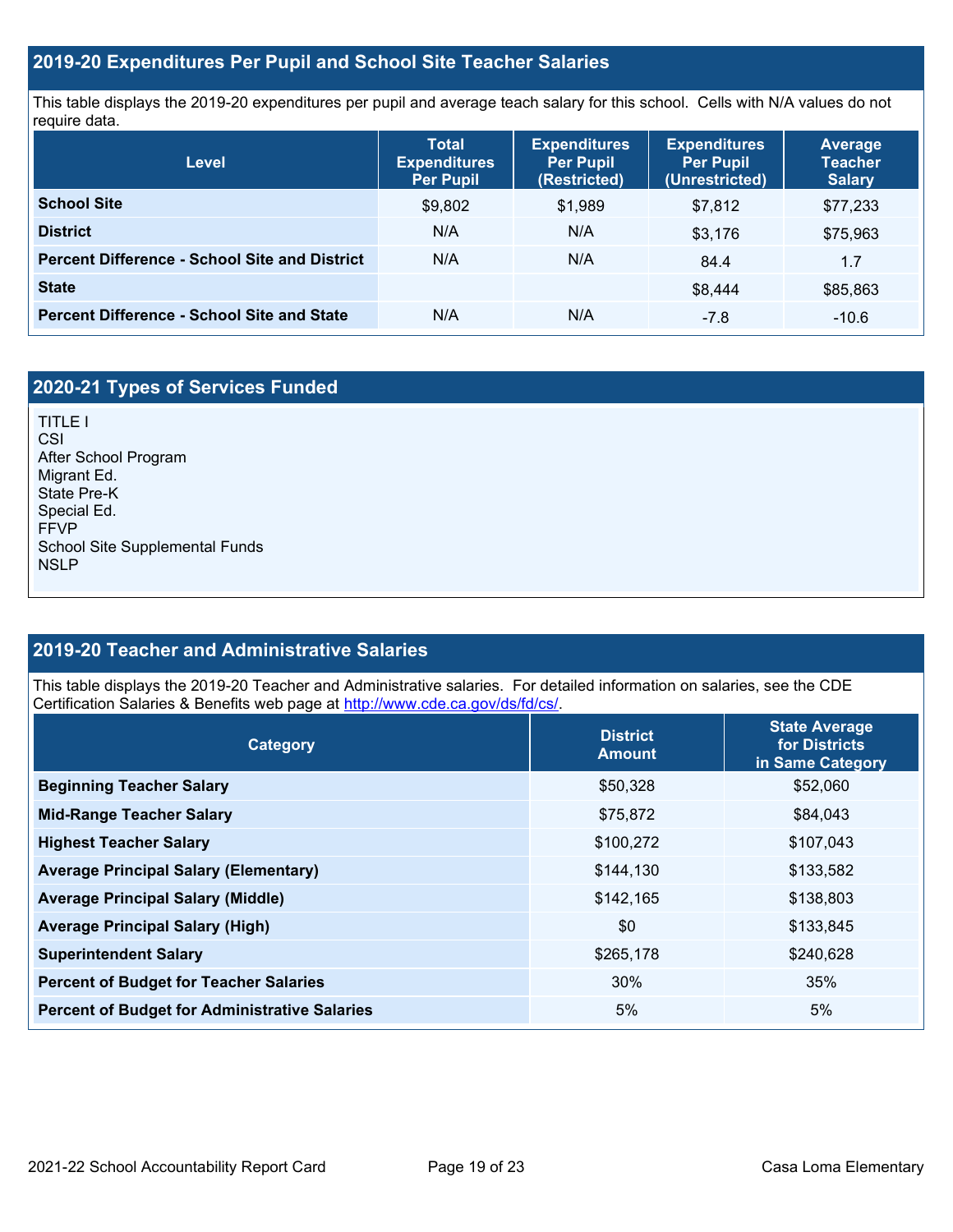#### **Professional Development**

Professional development is designed to provide continuous learning opportunities for administrators, teachers, and classified personnel. Training opportunities affirm the basic philosophy of education that learning is a lifelong process that contributes to the well-being of the students, teachers, administrators, and community. Professional Development is an essential component of effective instruction and student learning.

All training revolves around identified needs of students and adults for the purpose of the improvement of instruction and increasing content knowledge. Central to all training are student achievement data, district focus areas, the Common Core State Standards, the state adopted standards-based instructional materials, and strategies to effectively teach the academic content standards to all students.

During 2020-2021, school year district professional development focused on virtual instruction due to the pandemic. In preparation of the school year, teachers were offered three full days of professional development during the summer. Regularly scheduled office hours and focused professional development was provided on a monthly basis during the school year. Topics addressed navigating platforms being used during virtual learning, increasing student engagement and addressing the common core state standards through distance learning.

Additional support was provided by academic coaches and district specialists for reading/language arts, mathematics, science, writing and social emotional learning. The district provided time and resources for collaboration, planning, and professional development. Additionally, professional development on Multi-Tiered Systems of Support and Support to school and district teams.

Teachers new to the District received four days of professional development prior to the beginning of the school year focused on orientation to District and school site policies and services, Common Core State Standards, classroom management, curriculum and pacing, using technology and setting up the classroom. Teachers in their second year with the District received two days of professional development prior to the beginning of the school year provided by the school site and focused on improving best practices.

New teachers with California preliminary credentials received professional development through the Bakersfield City School District (BCSD) Teacher Induction Program (TIP). The focus of BCSD TIP is being mentored by an experienced teacher, growing in the California Standards for the Teaching Profession (CSTP) and meeting the California Induction standards. The culmination of TIP is the recommendation for the CA Clear Credential. Each TIP teacher was assigned a veteran teacher who served as a mentor. The mentors received on-going professional development in coaching/mentoring strategies, instructional strategies, and guiding cycles of inquiry. Professional development was provided through individual mentoring, monthly meetings, and after-school workshops.

Intern teachers received professional development at monthly meetings focusing on the initial teaching skills of the CSTP including classroom management, lesson planning, assessment, and establishing a climate that is conducive to student achievement. Each Intern was assigned a mentor that provided day-to-day support in these areas as well as advisement toward meeting credential requirements. Mentors received monthly professional development in meeting the needs of Intern teachers. Interns also received coursework and supervision from universities partnered with BCSD to provide the Intern Program.

Teachers on Short Term Staffing Permits (STSPs) were provided mentors and monthly trainings on beginning pedagogy and best teaching practices. Each teacher on a STSP designed a plan to meet requirements to move to a CA Intern or Preliminary Credential. Support was provided for required testing and BCSD staff worked closely with university partners to ensure teachers on permits were taking prerequisite requirements to move to credentials.

Teachers on Provisional Intern Permits (PIPs) were provided a weekly cohort meeting focused on beginning pedagogy. Two cohort meetings occurred weekly to allow teachers on a PIP to work around university course schedules. Support was provided for required testing and BCSD staff worked closely with university partners to ensure teachers on permits were taking prerequisite requirements to move to credentials.

This table displays the number of school days dedicated to staff development and continuous improvement.

| <b>Subject</b>                                                                  |  | 2019-20   2020-21   2021-22 |
|---------------------------------------------------------------------------------|--|-----------------------------|
| Number of school days dedicated to Staff Development and Continuous Improvement |  |                             |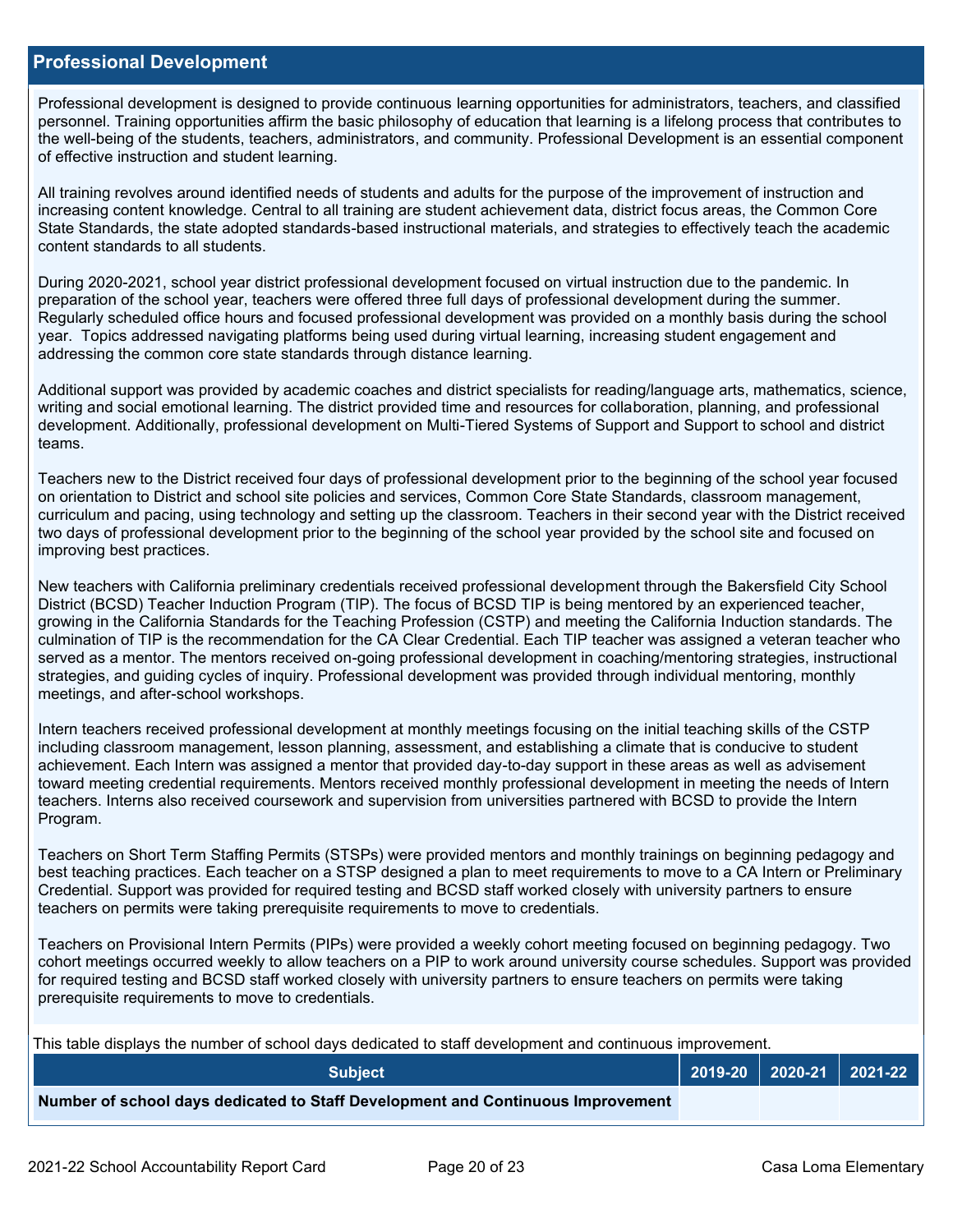# **Bakersfield City School District 2020-21 Local Accountability Report Card (LARC) Addendum**

## **Local Accountability Report Card (LARC) Addendum**

**2020-21 Local Accountability Report Card (LARC) Addendum Overview**



On July 14, 2021, the California State Board of Education (SBE) determined that the California Department of Education (CDE) will use the SARC as the mechanism to conduct a one-time data collection of the LEA-level aggregate test results of all school's local assessments administered during the 2020–2021 school year in order to meet the federal Every Students Succeeds Act (ESSA) reporting requirement for the Local Educational Agency Accountability Report Cards (LARCs).

Each local educational agency (LEA) is responsible for preparing and posting their annual LARC in accordance with the federal ESSA. As a courtesy, the CDE prepares and posts the LARCs on behalf of all LEAs.

Only for the 2020–2021 school year and the 2020–2021 LARCs, LEAs are required to report their aggregate local assessments test results at the LEA-level to the CDE by populating the tables below via the SARC. These data will be used to meet the LEAs' federal requirement for their LARCs. Note that it is the responsibility of the school and LEA to ensure that all student privacy and suppression rules are in place when reporting data in Tables 3 and 4 in the Addendum, as applicable.

The tables below are not part of the SBE approved 2020–2021 SARC template but rather are the mechanism by which these required data will be collected from LEAs.

For purposes of the LARC and the following tables, an LEA is defined as a school district, a county office of education, or a direct funded charter school.

| <b>2021-22 District Contact Information</b> |                                         |  |  |  |
|---------------------------------------------|-----------------------------------------|--|--|--|
| <b>District Name</b>                        | <b>Bakersfield City School District</b> |  |  |  |
| <b>Phone Number</b>                         | 661-631-4600                            |  |  |  |
| Superintendent                              | Mark Luque                              |  |  |  |
| <b>Email Address</b>                        | supt@bcsd.com                           |  |  |  |
| <b>District Website Address</b>             | www.bcsd.com                            |  |  |  |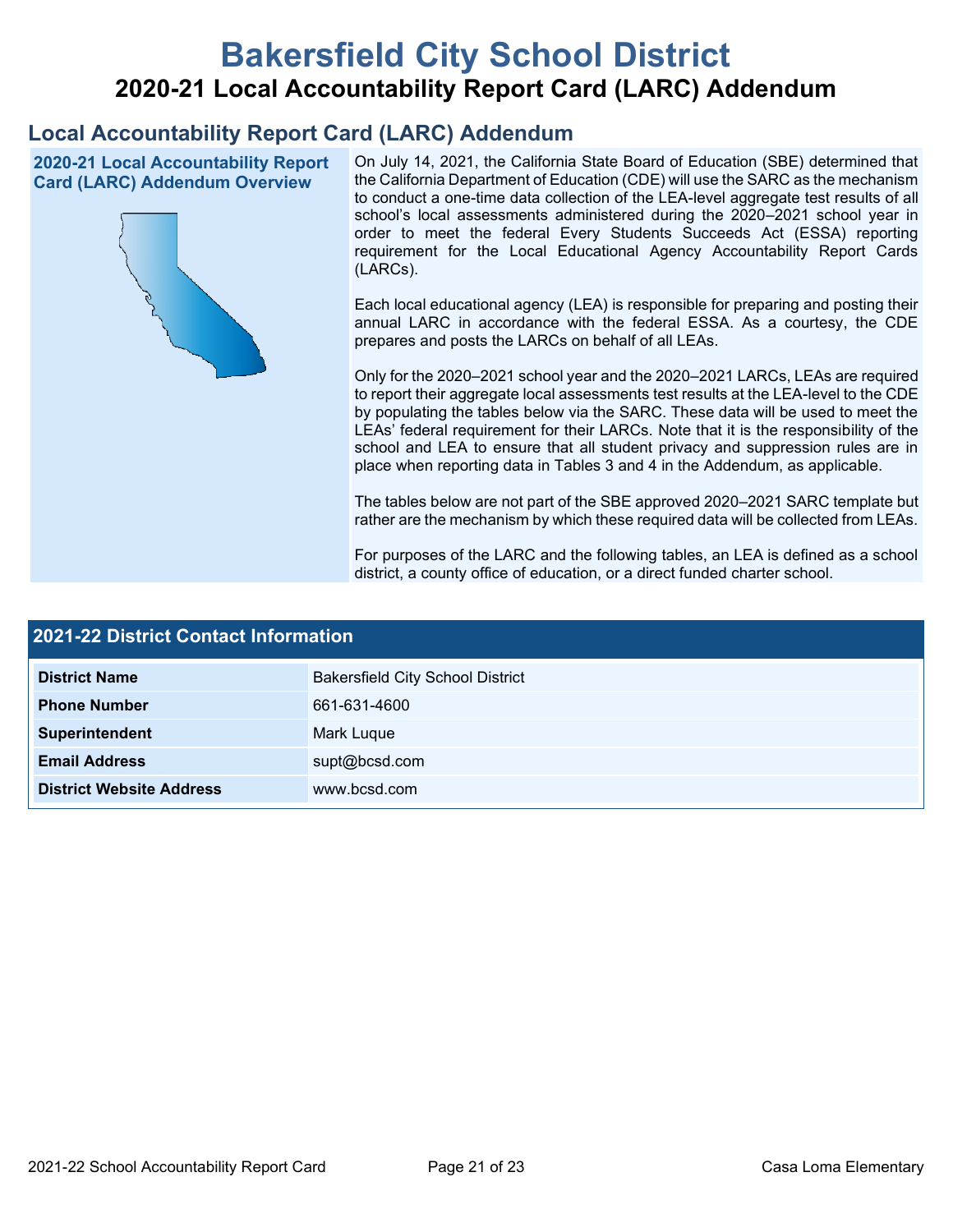## **2020-21 CAASPP Test Results in ELA by Student Group**

This table displays CAASPP test results in ELA by student group for students grades three through eight and grade eleven taking and completing a state-administered assessment. The CDE will populate this table for schools in cases where the school administered the CAASPP assessment. In cases where the school administered a local assessment instead of CAASPP, the CDE will populate this table with "NT" values, meaning this school did not test students using the CAASPP. See the local assessment(s) table for more information.

| <b>CAASPP</b><br><b>Student Groups</b>               | <b>CAASPP</b><br><b>Total</b><br><b>Enrollment</b> | <b>CAASPP</b><br><b>Number</b><br><b>Tested</b> | <b>CAASPP</b><br><b>Percent</b><br><b>Tested</b> | <b>CAASPP</b><br><b>Percent</b><br><b>Not Tested</b> | <b>CAASPP</b><br><b>Percent</b><br>Met or<br><b>Exceeded</b> |
|------------------------------------------------------|----------------------------------------------------|-------------------------------------------------|--------------------------------------------------|------------------------------------------------------|--------------------------------------------------------------|
| <b>All Students</b>                                  | 19655                                              | <b>NT</b>                                       | <b>NT</b>                                        | <b>NT</b>                                            | <b>NT</b>                                                    |
| <b>Female</b>                                        | 9598                                               | <b>NT</b>                                       | <b>NT</b>                                        | <b>NT</b>                                            | <b>NT</b>                                                    |
| <b>Male</b>                                          | 10055                                              | <b>NT</b>                                       | <b>NT</b>                                        | <b>NT</b>                                            | <b>NT</b>                                                    |
| American Indian or Alaska Native                     | 102                                                | <b>NT</b>                                       | <b>NT</b>                                        | <b>NT</b>                                            | <b>NT</b>                                                    |
| <b>Asian</b>                                         | 153                                                | <b>NT</b>                                       | <b>NT</b>                                        | <b>NT</b>                                            | <b>NT</b>                                                    |
| <b>Black or African American</b>                     | 1554                                               | <b>NT</b>                                       | <b>NT</b>                                        | <b>NT</b>                                            | NT                                                           |
| <b>Filipino</b>                                      | 67                                                 | <b>NT</b>                                       | <b>NT</b>                                        | <b>NT</b>                                            | <b>NT</b>                                                    |
| <b>Hispanic or Latino</b>                            | 15770                                              | <b>NT</b>                                       | <b>NT</b>                                        | <b>NT</b>                                            | <b>NT</b>                                                    |
| Native Hawaiian or Pacific Islander                  | 20                                                 | <b>NT</b>                                       | <b>NT</b>                                        | <b>NT</b>                                            | <b>NT</b>                                                    |
| <b>Two or More Races</b>                             | 324                                                | <b>NT</b>                                       | <b>NT</b>                                        | <b>NT</b>                                            | <b>NT</b>                                                    |
| <b>White</b>                                         | 1665                                               | <b>NT</b>                                       | <b>NT</b>                                        | <b>NT</b>                                            | <b>NT</b>                                                    |
| <b>English Learners</b>                              | 4700                                               | <b>NT</b>                                       | <b>NT</b>                                        | <b>NT</b>                                            | <b>NT</b>                                                    |
| <b>Foster Youth</b>                                  | 173                                                | <b>NT</b>                                       | <b>NT</b>                                        | <b>NT</b>                                            | <b>NT</b>                                                    |
| <b>Homeless</b>                                      | 1436                                               | <b>NT</b>                                       | <b>NT</b>                                        | <b>NT</b>                                            | <b>NT</b>                                                    |
| <b>Military</b>                                      | 14                                                 | <b>NT</b>                                       | <b>NT</b>                                        | <b>NT</b>                                            | <b>NT</b>                                                    |
| <b>Socioeconomically Disadvantaged</b>               | 18281                                              | <b>NT</b>                                       | <b>NT</b>                                        | <b>NT</b>                                            | <b>NT</b>                                                    |
| <b>Students Receiving Migrant Education Services</b> | 630                                                | <b>NT</b>                                       | <b>NT</b>                                        | <b>NT</b>                                            | NT                                                           |
| <b>Students with Disabilities</b>                    | 2350                                               | <b>NT</b>                                       | <b>NT</b>                                        | <b>NT</b>                                            | NT                                                           |